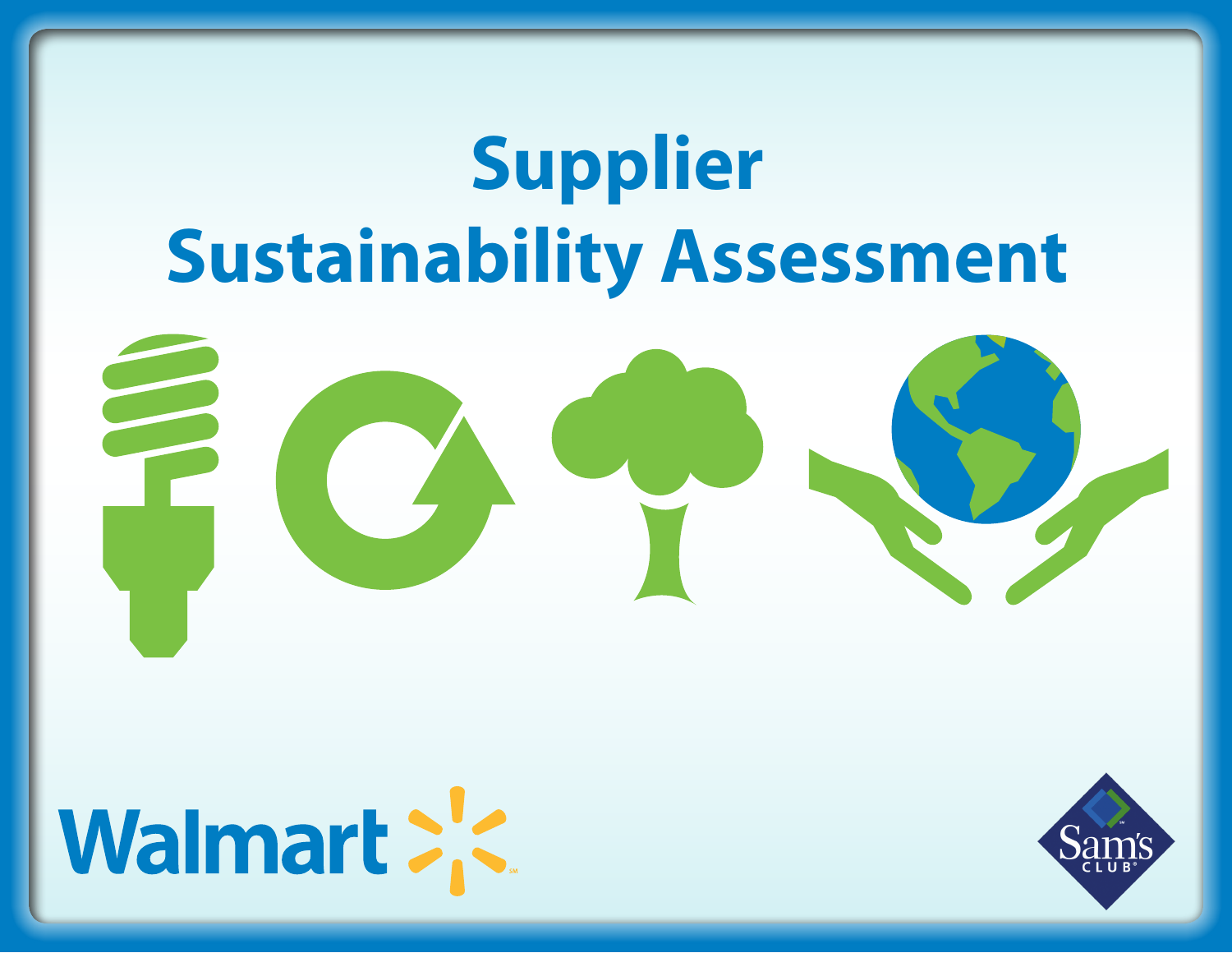| <b>Table of Contents</b>                                             |                 |
|----------------------------------------------------------------------|-----------------|
| 1. Introduction <b>Automaking and September 2016</b>                 | Pg <sub>3</sub> |
| 2. Energy & Climate <b>Entrarrow Climate 2. Energy &amp; Climate</b> | Pg <sub>6</sub> |
| 3. Material Efficiency <b>Example 2.8</b> Material Efficiency        | <b>Pg 12</b>    |
| 4. Nature and Resources <b>Manual Accounts</b> 4.                    | <b>Pg 19</b>    |
| 5. People and Community <b>Source Accord Community</b>               | <b>Pg 23</b>    |
|                                                                      | <b>Pg 28</b>    |
|                                                                      | <b>Pg 29</b>    |
|                                                                      |                 |

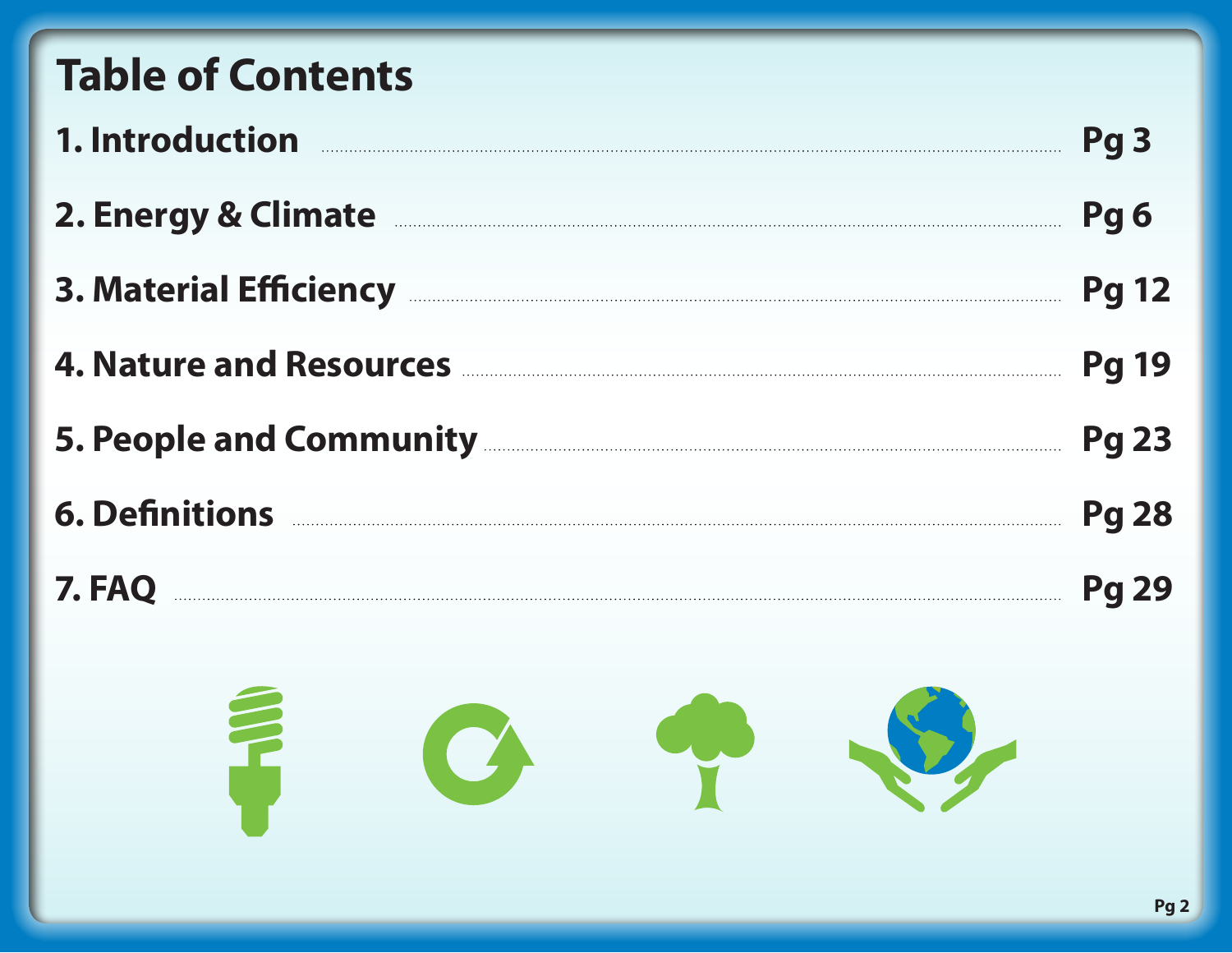## **Sustainability Supplier Assessment Introduction**

#### **Our Goals: Creating Value for Business and Society**

At the heart of our business is the belief that we can save our customers money so they can live better. Consistent with this vision, Walmart is committed to working with its suppliers, associates, customers and communities to achieve three aspirational goals: To produce Zero Waste, to be supplied with 100% Renewable Energy, and to sell Sustainable Products. We recognize these are challenging aspirations, yet they are also a tremendous business opportunity. Behind each goal are untold opportunities to reduce waste and cost, improve product quality, drive innovation and tap growing consumer interest in sustainable products.

#### **The Sustainability Assessment**

Working with a diverse group of stakeholders, we hope to develop credible, transparent measurements that will help us reward suppliers for innovative, affordable products that are more sustainable for people and the planet. We have found that these measures also help our suppliers identify both cost savings and opportunities for new revenue.

#### **Our Journey Begins: The Initial Questions**

We begin with a set of 15 basic questions that give our suppliers the opportunity to highlight important steps they are taking toward sustainability. We developed the questions with input from suppliers, academia, non-profit organizations, government, and the retail community. The questions come from our discovery that taking steps to measure sustainability impacts, and setting targets to reduce those impacts lead to reduced waste and costs, as well as innovation and new revenue streams. To that end, measurement and transparency into the supply chain are the focus of these initial questions. In some cases, we ask for data for verification purposes. Please note that any absolute numbers provided in your answers will not be used for comparison to another supplier, taking into account the variability of measurement methods.

#### **Where we are Headed**

We also acknowledge that these first questions do not cover all aspects of sustainability. They are, however, helpful in identifying leadership. Over the course of the next several months, we will seek to highlight additional activities and product attributes that create value for business, the planet, and society. We intend to reward those suppliers who have measured impacts and shown progress toward meeting aggressive sustainability goals. We welcome your input and questions by email: [sustainabilityassessment@wal-mart.com](mailto:sustainabilityassessment@wal-mart.com)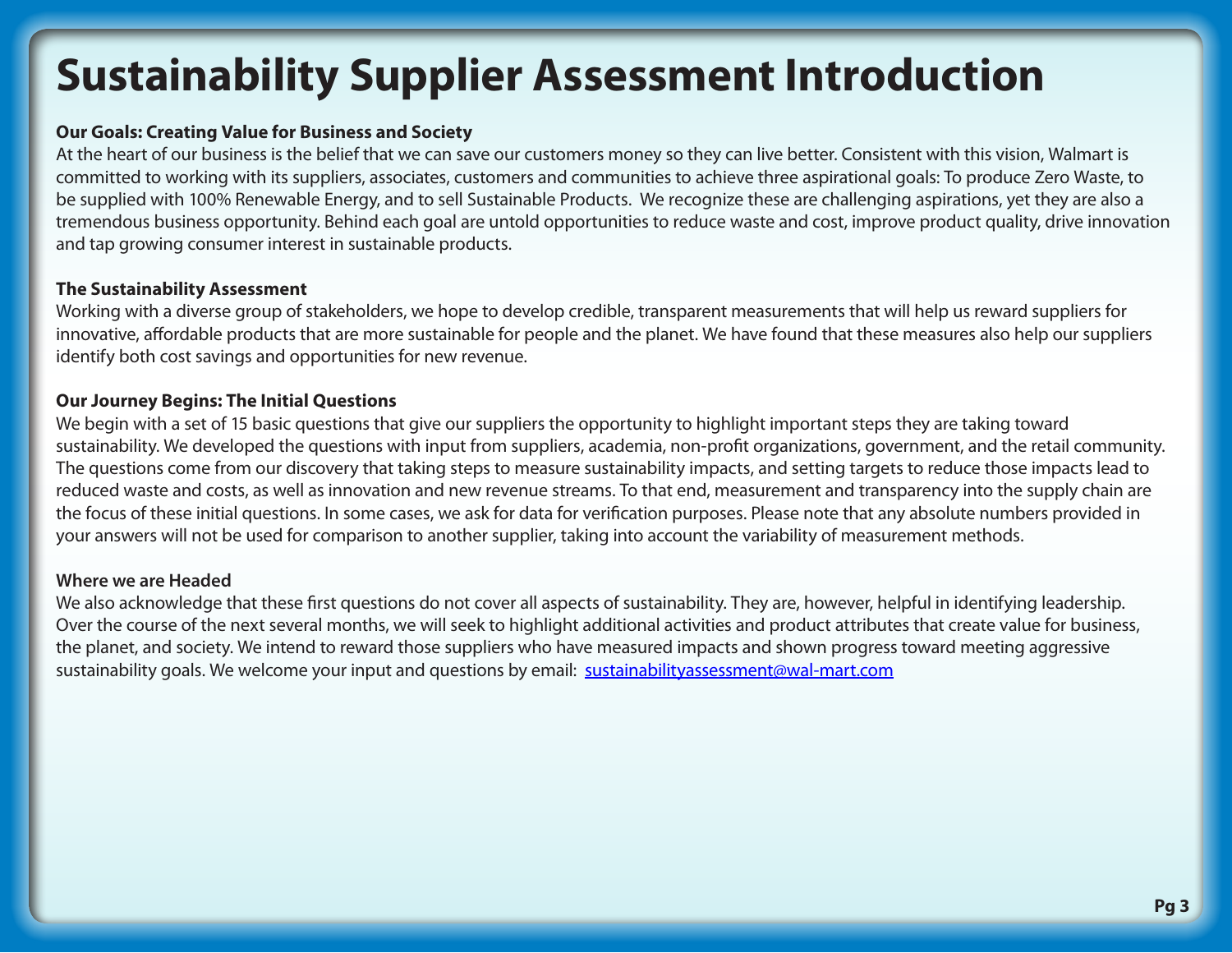## **Sustainability Supplier Assessment Questions**

| <b>Energy and Climate</b><br>Reduce energy costs and green-<br>house gas emissions | • 1. Have you measured and taken steps to reduce your corporate greenhouse gas emissions (Y/N)<br>• 2. Have you opted to report your greenhouse gas emissions and climate change strategy to the<br>Carbon Disclosure Project (CDP)? (Y/N)<br>• 3. What are your total annual greenhouse gas emissions in the most recent year measured? (Enter<br>total metric tons CO2e, e.g. CDP 2009 Questionnaire, Questions 7-11, Scope 1 and 2 emissions)<br>• 4. Have you set publicly available greenhouse gas reduction targets? If yes, what are those targets?<br>(Enter total metric tons and target date, e.g. CDP 2009 Questionnaire, Question 23)                                                                                                                                                  |
|------------------------------------------------------------------------------------|----------------------------------------------------------------------------------------------------------------------------------------------------------------------------------------------------------------------------------------------------------------------------------------------------------------------------------------------------------------------------------------------------------------------------------------------------------------------------------------------------------------------------------------------------------------------------------------------------------------------------------------------------------------------------------------------------------------------------------------------------------------------------------------------------|
| <b>Material Efficiency</b><br>Reduce waste and enhance<br>quality                  | • Scores will be automatically calculated based on participation in the Packaging Scorecard in<br>addition to the following:<br>• 5. If measured, please report total amount of solid waste generated from the facilities that produce<br>your product(s) for Walmart for the most recent year measured. (Enter total lbs)<br>• 6. Have you set publicly available solid waste reduction targets? If yes, what are those targets?<br>(Enter total lbs and target date)<br>• 7. If measured, please report total water use from the facilities that produce your product(s) for<br>Walmart for the most recent year measured. (Enter total gallons)<br>• 8. Have you set publically available water use reduction targets? If yes, what are those targets?<br>(Enter total gallons and target date) |
| <b>Nature and Resources</b><br>High quality, responsibly sourced<br>raw materials  | • 9. Have you established publicly available sustainability purchasing guidelines for your direct<br>suppliers that address issues such as environmental compliance, employment practices, and<br>product/ingredient safety? (Y/N)<br>• 10. Have you obtained 3rd party certifications for any of the products that you sell to Walmart? If<br>so, from the list of certifications below, please select those for which any of your products are, or<br>utilize materials that are, currently certified.                                                                                                                                                                                                                                                                                           |
| <b>People and Community</b><br>Vibrant, productive workplaces<br>and communities   | • 11. Do you know the location of 100% of the facilities that produce your product(s)? (Y/N)<br>• 12. Before beginning a business relationship with a manufacturing facility, do you evaluate their<br>quality of production and capacity for production? (Y/N)<br>• 13. Do you have a process for managing social compliance at the manufacturing level? (Y/N)<br>• 14. Do you work with your supply base to resolve issues found during social compliance<br>evaluations and also document specific corrections and improvements? (Y/N)<br>• 15. Do you invest in community development activities in the markets you source from and/or<br>operate within? (Y/N)                                                                                                                                |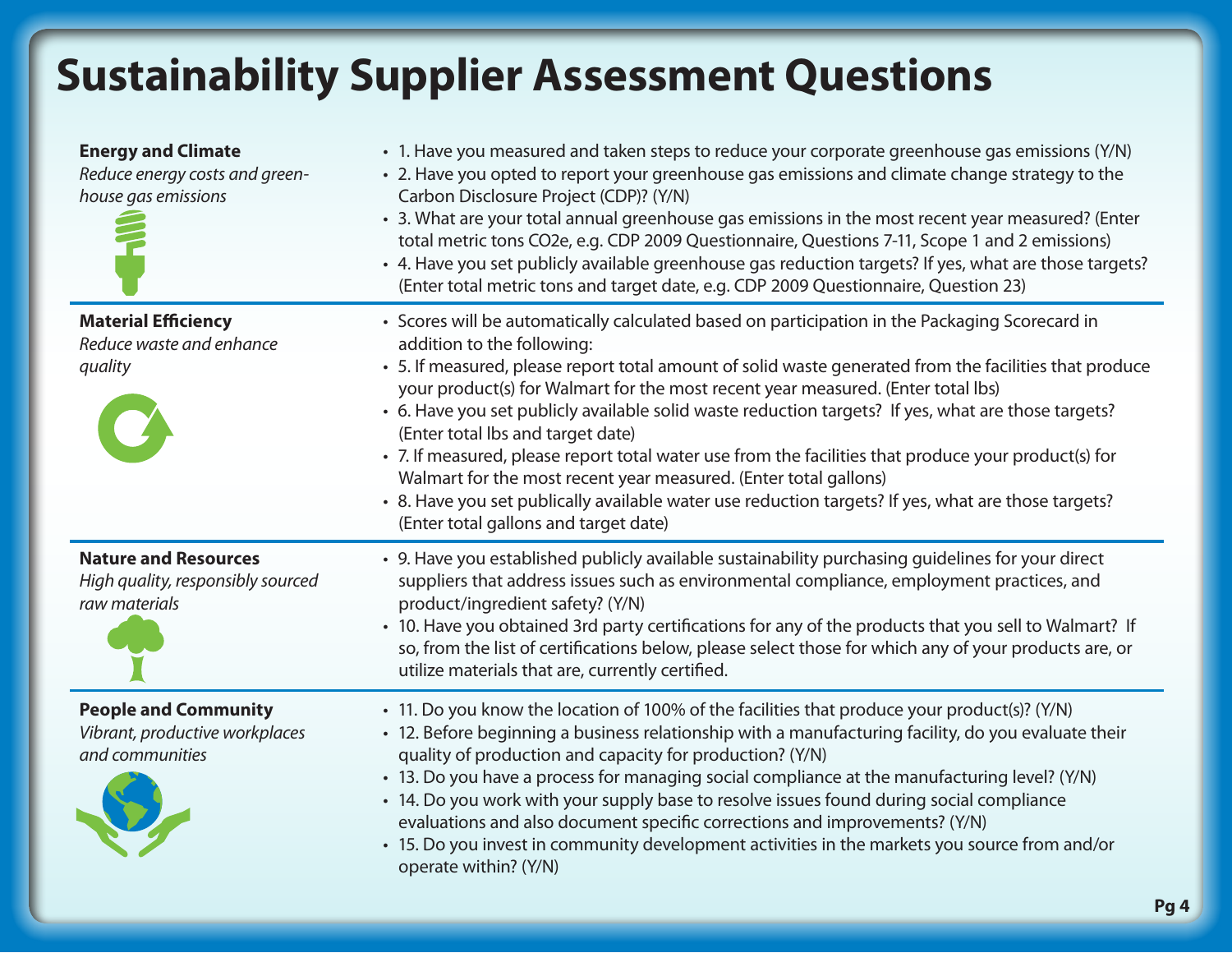## **Creating Business Value**

Sustainability is a tremendous source of value. Listed below are just some of the benefits of taking action to improve your score.

#### **Energy and Climate**

- Measuring the energy and greenhouse gas in your supply chain can help find opportunities to cut fuel and utility costs and create [innovative products that save customers money.](http://walmartstores.com/Video/?id=1206)
- Publicly reporting emissions through the Carbon Disclosure Project demonstrates to your customers, competitors, and investors that you are strategically addressing climate change risks and pursuing opportunities to reduce costs, drive innovation and ensure access to capital.
- Supplier Dana Undies saved 71% off its annual energy bill by implementing energy efficiency best practices identified through Walmart's Supplier Energy [Efficiency](http://walmartstores.com/Video/?id=1233) Program. View [more examples](http://walmartstores.com/Video/?id=1221)

#### **Material Efficiency**

- Eliminating waste can save money by reducing resource and logistics costs. See how Walmart has turned its own stores' [waste into profit](http://walmartstores.com/Video/?id=1207). Decreasing product return rate is another way to reduce waste and cost and ensure quality.
- Walmart's Packaging Scorecard helps suppliers identify [packaging reductions](http://walmartstores.com/download/2339.pdf) that, even if small, can have significant impacts the use of materials, manufacturing, shipping, storage, refrigeration, waste and energy use.
- By selling only 100% concentrated liquid detergent, suppliers will help save over 400 million gallons water, 95 million lbs of plastic, 125 million lbs of cardboard and millions of dollars in transportation costs over 3 years. [Learn more](http://walmartstores.com/Video/?id=1229)

#### **Nature and Resources**

- Science-based, 3rd party certification and verification mechanisms can help identify supply chain efficiencies, improve quality and ensure materials are sourced and produced sustainably.
- Sourcing raw materials responsibly also allows you to tap consumer demand for sustainably produced products and mitigate supply chain risk. Here's an [example](http://walmartstores.com/Video/?id=1232) from the seafood category
- Transparency knowing where materials and components come from and how they were produced in the [jewelry supply chain](http://walmartstores.com/Video/?id=1230) has led to quality products and category sales leadership.

#### **People and Community**

- Creating opportunities to improve quality of life, health and communities can build competitive strength, create new markets and ensure license to grow.
- The first step is knowing more about the location and practices for producing your products.
- Managing social compliance ensures employees are treated with respect and in a manner which we and our customers expect. Walmart is committed to working with its suppliers to reduce social impacts and improve efficiency and quality.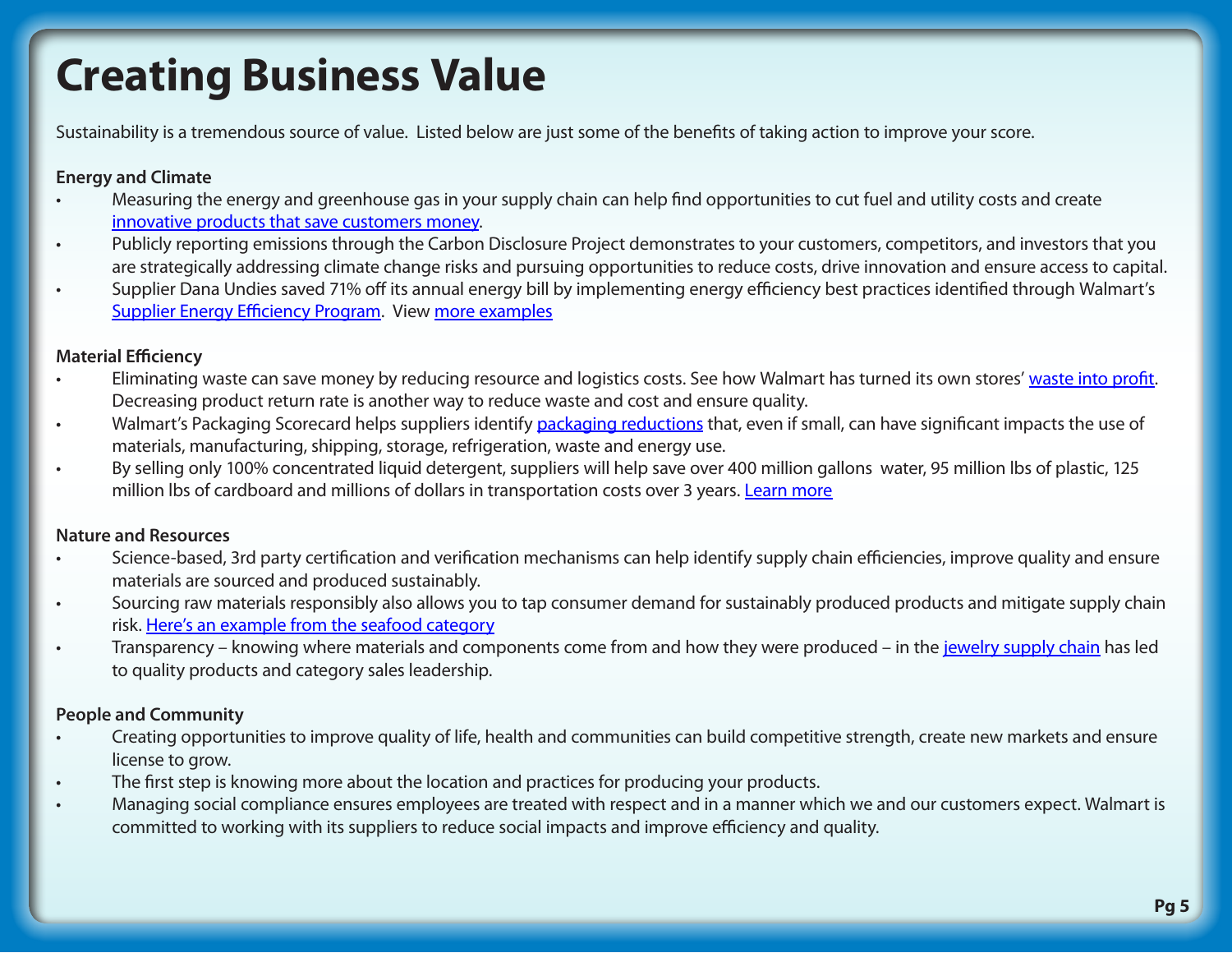## **Energy & Climate: Reduce energy costs and greenhouse gas emissions**

#### **Introduction**

We have learned that being a profitable business goes hand-in-hand with being a good steward of the planet and people. Accordingly, we are committed to working with our suppliers to find more ways to, for example, increase energy/fuel efficiency and utilize renewable energy sources in our operations, and throughout the supply chain – from extraction of raw materials to consumer use and end-of-life. Not only will this reduce greenhouse gas emissions and help restore balance to climate systems, but it can save money for our customers.

Measuring and improving energy efficiency can improve your company's bottom line by cutting fuel and utility costs. Additionally, more and more countries will be developing greenhouse gas emission reduction mechanisms such as cap and trade or carbon taxes in the future. Businesses would be wise to prepare for such legislation in order to minimize any potential cost impacts or regulatory requirements.

#### *What is Greenhouse Gas?*

Scientists have shown that most of the increase in global average temperatures (climate change) since the mid-20th century is likely due to the increased concentration of human-created GHGs in the atmosphere. Greenhouse gases (GHGs) include carbon dioxide, methane, nitrous oxide and other gases. Industry is the second largest global emitter of human-created GHG after energy supply, and much of industrial GHG emissions are from the burning of fossil fuels for heat and power generation.

#### **The Questions and their Business Value**

Walmart has saved hundreds of millions of dollars by reducing its energy costs. Many of these cost saving projects started as Walmart began to look at its greenhouse gas emissions to find energy waste – and therefore opportunities to save. We value our relationships with suppliers who share the same approach to doing business.\*

Please note any absolute numbers provided in your answers will NOT be used for comparison to other suppliers unless explicitly stated. We understand that there are many variables inherent in measuring energy use, greenhouse gas emissions, waste and water use, and in absence of common, transparent rules or protocols, one number cannot be legitimately compared with another. Despite these complications, in the future we do intend to reward those suppliers who have measured impacts and show progress toward meeting stated reduction goals.

 *\* Bernstein, L., et al., 2007: Industry. In: Climate Change 2007: Synthesis Report, Summary for Policymakers, Cambridge University Press, Cambridge, United Kingdom and New York, NY, USA. ([http://www.ipcc.ch/pdf/assessment-report/ar4/syr/ar4\\_syr\\_spm.pdf](http://www.ipcc.ch/pdf/assessment-report/ar4/syr/ar4_syr_spm.pdf))*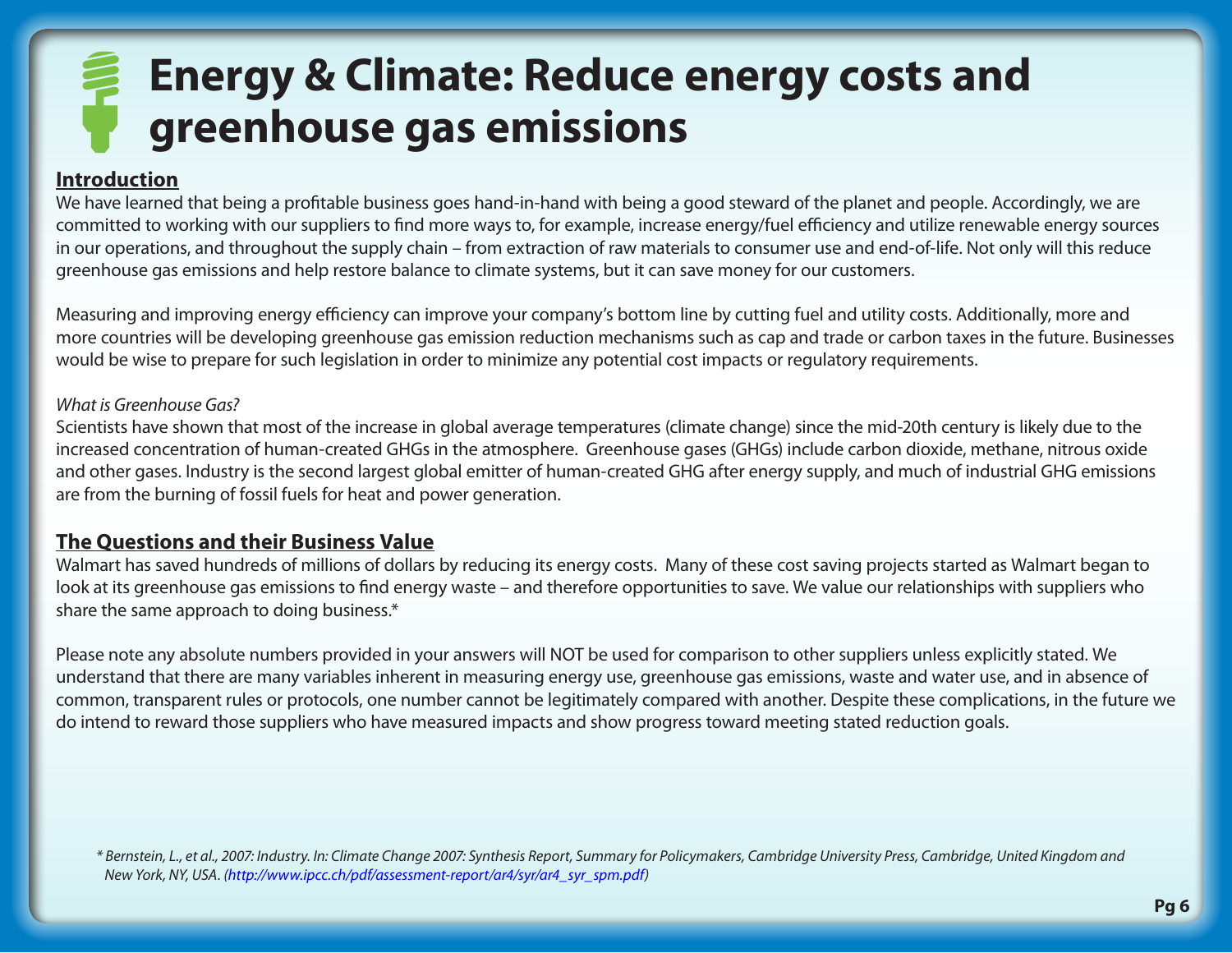#### **1. Have you measured and taken steps to reduce your corporate greenhouse gas emissions? (Y/N)**

- What is Walmart doing? The first step in managing greenhouse gas pollution or emissions is to measure them. Since 2005, Walmart has been measuring its greenhouse gas emissions.
- Measuring the energy and greenhouse gas associated with your direct operations and throughout your supply chain can help find opportunities to cut fuel and utility costs and create [innovative products that save customers money](http://walmartstores.com/Video/?id=1206).
- Supplier Dana Undies saved 71% off its annual energy bill by implementing energy efficiency best practices identified through Walmart's Supplier Energy [Efficiency](http://walmartstores.com/Video/?id=1233) Program.
- View [more examples](http://walmartstores.com/Video/?id=1221)

#### **2. Have you opted to report your greenhouse gas emissions and climate change strategy to the Carbon Disclosure Project (CDP)? (Y/N)**

- What is Walmart doing? Walmart reports its own Scope 1 and 2 greenhouse gas emissions and its climate change strategy (risks, opportunities, governance, targets) to the CDP and believes it is the most complete and credible reporting tool.
- [The Carbon Disclosure Project \(CDP\)](http://www.cdproject.net) is an independent not-for-profit organization that collects and distributes information on how companies across the globe are responding to climate change, on behalf of 475 institutional investors (banks, pension funds, insurance companies) and over 50 companies and government departments.
- Although we will not be scoring this response now, within 24 months, we will begin giving credit to suppliers who have not only measured GHG emissions, but also reported to the CDP. We will include this in scoring because CDP responses provide us and our suppliers an understanding of how to prepare for risks and commercial opportunities associated with the transition to a low carbon economy. CDP currently holds the largest database of self reported corporate climate change information available. Read more about Walmart's [partnership](http://walmartstores.com/Sustainability/7759.aspx?p=8141) with CDP
- Publicly reporting emissions, strategy and actions through the CDP demonstrates to your customers, competitors, and investors that you are strategically addressing climate change risks and pursuing opportunities to reduce costs, drive innovation and ensure access to capital.
- There are a number of tools and resources to assist with greenhouse gas emissions accounting, such as the [GHG Protocol](http://www.ghgprotocol.org/), which divides emissions sources into three categories or "scopes" (below). Each scope is reported separately within CDP. Starting with Scope 1 and 2 is an important first step; understanding your supply chain emissions (Scope 3) can help to uncover additional savings and innovation opportunities, as well as important risks to manage.
- Scope 1 GHG emissions are direct emissions from GHG sources owned or controlled by the reporting organization.
- Scope 2 GHG emissions do not physically occur from within the organization's reporting boundary and are therefore "indirect" emissions. Scope 2 emissions are caused by the organization's consumption of electricity, heat, cooling or steam brought into its reporting boundary. This category is often called "purchased electricity" because it represents the most common source of Scope 2 emissions.
- Scope 3 GHG emissions are an organization's indirect emissions other than those covered in Scope 2. They are from sources that are not owned or controlled by an organization, but which occur as a result of its activities.
- For the latest questionnaire and guidance materials, [click here](http://www.cdproject.net/CDP2009-Questionnaire_SupplierModule.asp)
- [Register here](http://www.cdproject.net/walmart.asp) to disclose as a Walmart supplier.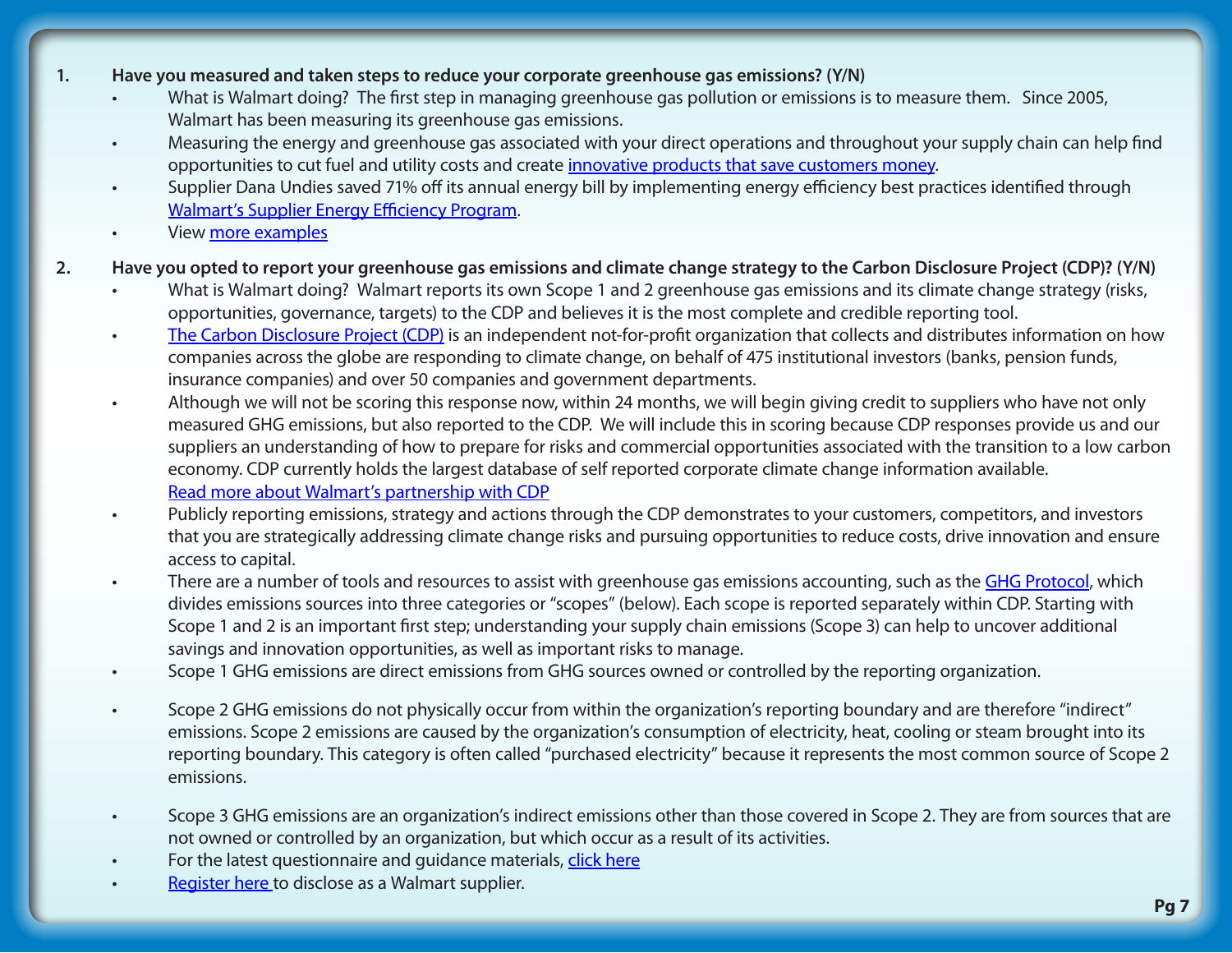- **3. What are your total greenhouse gas emissions reported in your most recently completed report? (Enter total metric tons CO2e, e.g. CDP 2009 Questionnaire, Questions 7-11, Scope 1 and 2 emissions)**
	- What is Walmart doing? Walmart's 2007 annual greenhouse gas emissions have been calculated at approximately 20 million metric tons. You can read more in our latest Global Sustainability Report.
	- Sharing your total greenhouse gas emissions or pollution with Walmart will help your merchant to understand if you are working to make progress on your GHG emissions. Additionally, it gives us all the opportunity to share knowledge and best practices, and clarify expectations.
- **4. Have you set publicly available greenhouse gas reduction targets? If yes, what are those targets? (Enter total metric tons and target date, e.g. CDP 2009 Questionnaire, Question 23)**
	- What is Walmart doing? Because we believe in the value to our business, Walmart has publicly committed to reduce greenhouse gases at our existing store, club and distribution center base around the world by 20 percent by 2012 (2005 baseline). Moreover, we have publicly committed to doubling the efficiency of our fleet by 2015 (2005 baseline) and developing a store prototype that is 25% to 30% more energy efficient by this year (2005 baselines).
	- Additionally, we've set reduction goals in some product categories that we believe will help our customers save money. Our goal is to double the sale of products in the U.S. that help make homes more energy efficient by 2011 (2008 baseline), and to work with suppliers to make the most energy intensive products in our stores worldwide 25 percent more energy efficient by January 2011 (2008 baseline).
	- Putting a stake in the ground by publicly declaring a greenhouse gas reduction target can set you on a trajectory for consistent improvement over time. The stated target will create an incentive for success, allow you to create a roadmap to take you from where you are to where you want to be, and help you establish clear priorities.
	- See page 29 of Ceres' [Corporate Governance and Climate Change](http://www.ceres.org/Document.Doc?id=397) report for a listing of public greenhouse gas reduction targets in a variety of industries.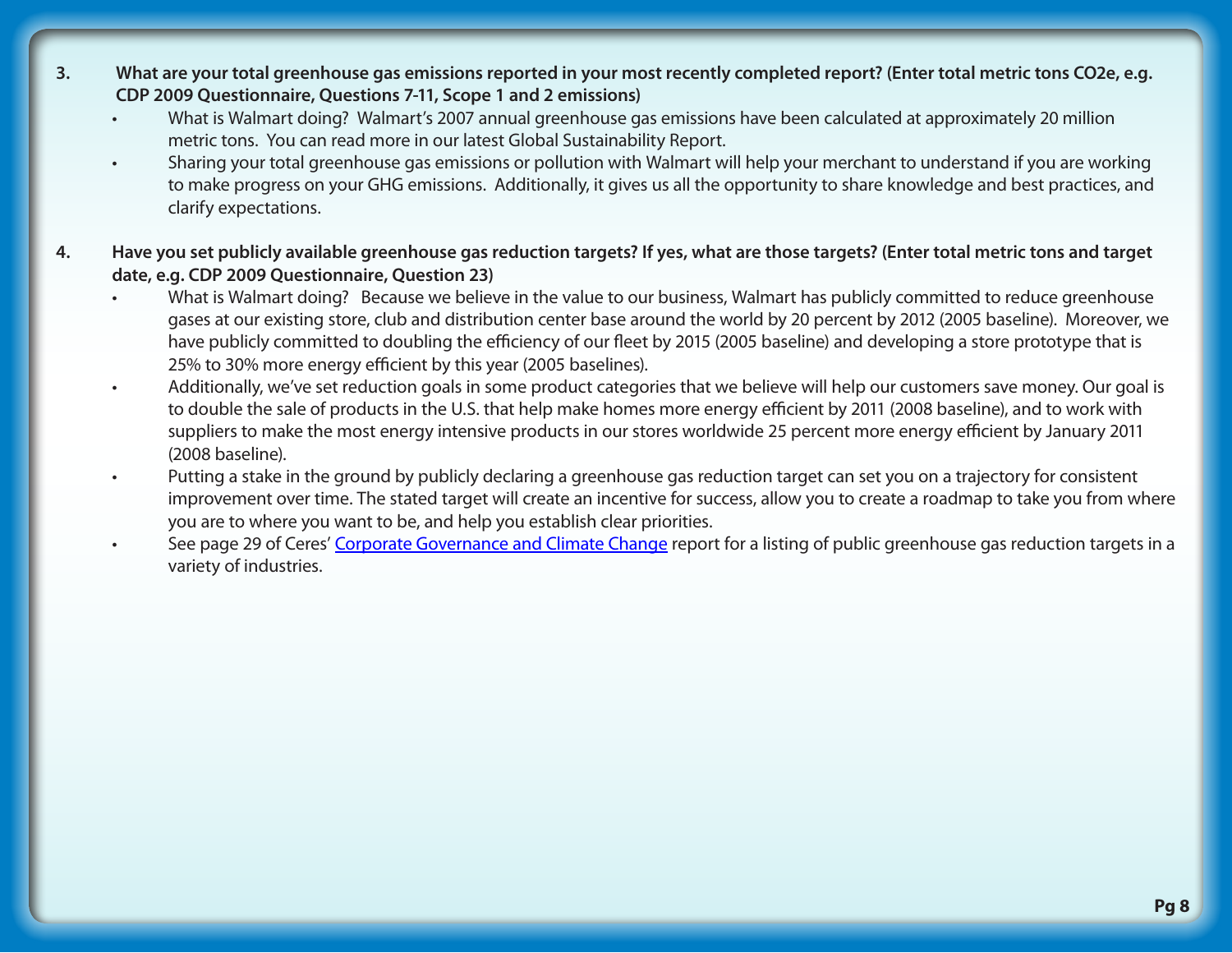### **Tools & Resources**

If you have not already gotten started on your journey, or are looking for some helpful tools and resources along the way, here are a few suggestions:

#### **1. Calculate your carbon footprint.**

- A "carbon footprint" is a measurement of the total greenhouse gasses emitted into the atmosphere from your operations. The commonly used unit for carbon footprint is metric tons of carbon dioxide equivalents (CO2e).
- The purpose of the carbon footprint is to identify the major sources of greenhouse gas emissions in your business and translate them into CO2e. This will also illuminate opportunity areas for improvements in efficiency and conservation to achieve economic, social, and environmental benefits. Each year, energy saved equals money saved.
- The Greenhouse Gas Protocol provides explicit [instructions and tools](http://www.ghgprotocol.org/calculation-tools) to walk you through the carbon footprint process. To complete this process, you can either use internal resources or seek guidance from consultancies or non-profits.
- For an overview of How to Calculate a Carbon Footprint, visit [www.clearcarboninc.com/how-to-calculate-a-carbon-footprint.html](http://www.nicor.com/en_us/commercial/planning_needs/build_strategy/energy_audit.htm) and learn more by registering for a webinar on the site.

#### **2. Carry out a facility energy audit and review your options for taking action.**

- Energy audits are holistic surveys of the facility, process, and systems, performed to understand how energy is currently used and to identify areas for potential savings. An energy audit consists of three main segments: understanding energy costs, identifying potential savings, and reporting cost beneficial recommendations.
- Energy efficiency audits are very specific to the business for which they are conducted, but typically consider the energy use patterns related to lighting, building efficiency, heating and cooling, motors and equipment, and operations/procedures. Nicor Inc., a gas company, has created a list of common energy efficiency [opportunitie](http://www.nicor.com/en_us/commercial/planning_needs/build_strategy/energy_audit.htm)s.
- Additional resources:
	- i. Walmart can help you through the Supplier Energy Efficiency Program (SEEP): Engineers may audit your U.S. facilities and recommend operational changes and capital improvements that will save money, increase efficiency, and shrink the carbon footprint. For more information, contact Jim Stanway at [james.stanway@wal-mart.com](mailto:james.stanway@wal-mart.com)
	- ii. NRDC's Green [Business](http://www.nrdc.org/enterprise/greeningadvisor/en-audits.asp) Guides offer a general overview for facility energy audits.
	- iii. EDF's Climate [Corps/Innovation](http://innovation.edf.org/page.cfm?tagID=30474) Exchange gives details on actions and examples of facilities that have taken steps to reduce energy use
	- iv. The Department of Energy's Industrial [Technologies](http://www1.eere.energy.gov/industry/) Program features a wealth of online self-assessment tools for industrial plants, energy efficiency best practice case studies, and financial resources.
	- v. The Australian Government's Department of the Environment, Water, Heritage and the Arts has created [auditing tools](http://www.environment.gov.au/settlements/challenge/members/technicaltools.html#energy) available online.
	- vi. The BC Climate Exchange's [Greenhouse Gas Action Guide](http://www.ghgactionguide.ca/) is a compilation of straightforward, cost-effective actions to assist in cutting greenhouse gas emissions. Though it is specific to Canadian municipalities, it provides many useful tools and action ideas for a variety of business types.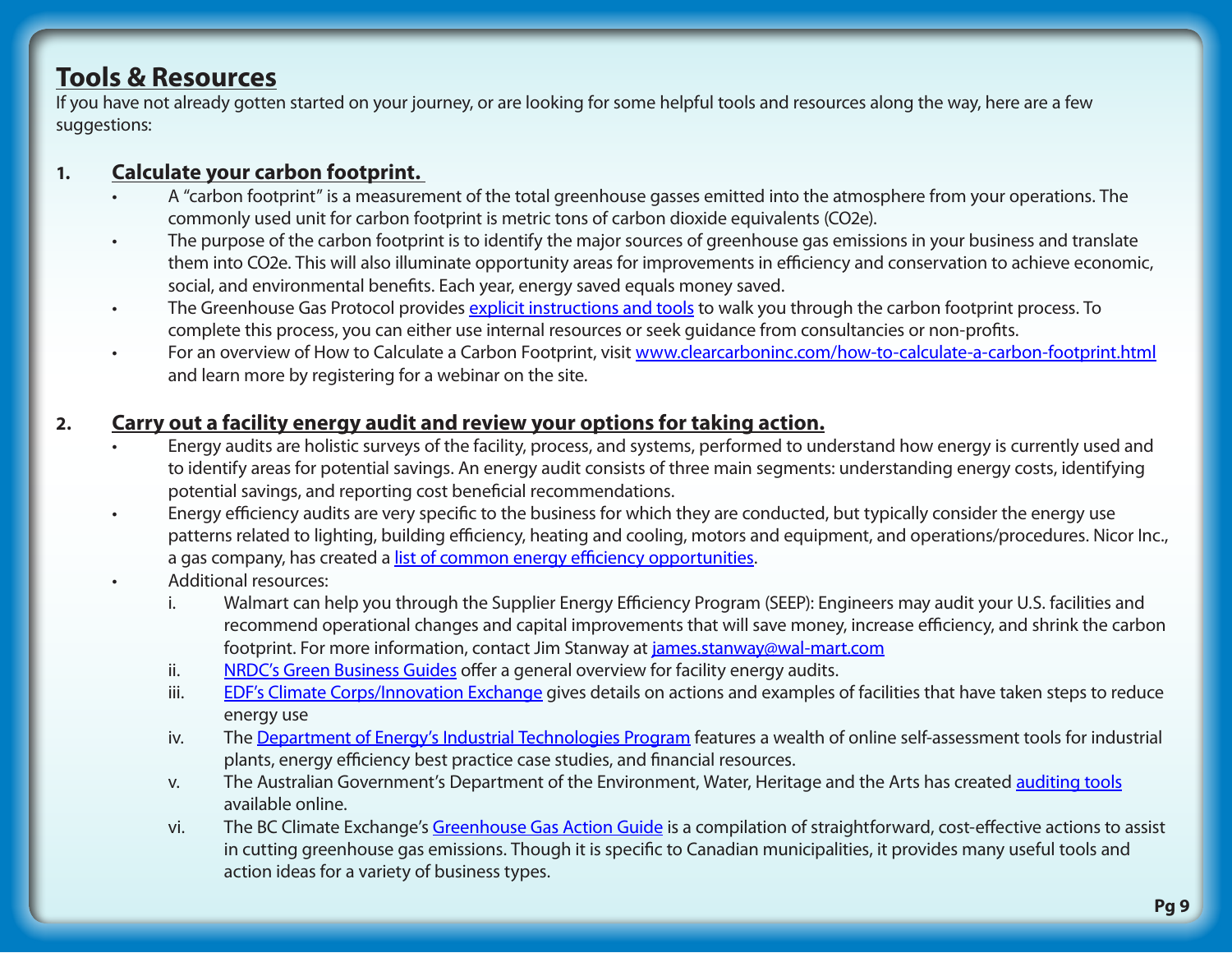#### **3. Explore renewable energy options.**

- According to the [EPA](http://www.epa.gov/oaintrnt/energy/renewtech.htm), renewable energy is energy that is derived from sun, wind, water, or the Earth's core. It also can be derived from biomass—or plant matter—which is grown, harvested, and transferred into energy by one of a number of processes. Renewable technologies are designed to capture and store this energy.
- As the cost of energy increases and government incentives make renewable energy more cost competitive, support for renewable energy can provide cost savings over time. In addition, as energy demands rise, the potential for future disruptions to grid-based energy supplies may increase. A company can mitigate resulting operation disruptions if a portion of their energy is supplied onsite via renewable resources. Using renewable energy also generates positive publicity and demonstrates a commitment to environmental issues.
- You can integrate renewable energy into your business by generating on-site renewable energy. Seek out renewable energy providers in your geographic region and assess return-on-investment. If renewable energy programs are available, be sure to obtain proper certification.
- The US Environmental Protection Agency(EPA) offers a [Guide to Purchasing Green Power](http:/www.epa.gov/greenpower/documents/purchasing_guide_for_web.pdf)
- The World Resources Institute has also created a helpful resource with its Green Power Market [Development](http://www.thegreenpowergroup.org/) Program.

#### **4. Participate in the Carbon Disclosure Project (CDP)**

The [Carbon Disclosure Project \(CDP\)](http://www.cdproject.net) is an independent not-for-profit organization that holds the largest database of corporate climate change information in the world, gathered on behalf of institutional investors, purchasing organizations and government bodies. The CDP's mission is to collect and distribute high quality information that motivates investors, corporations and governments to take action to prevent dangerous climate change. After companies submit their climate change data, the CDP organizes the data into a database, and provides reports to investors, corporations and governments.

• Full instruction for participation, including resources for assessing your greenhouse emissions, are available on the CDP website [CDP website.](http://www.cdproject.net/walmart.asp)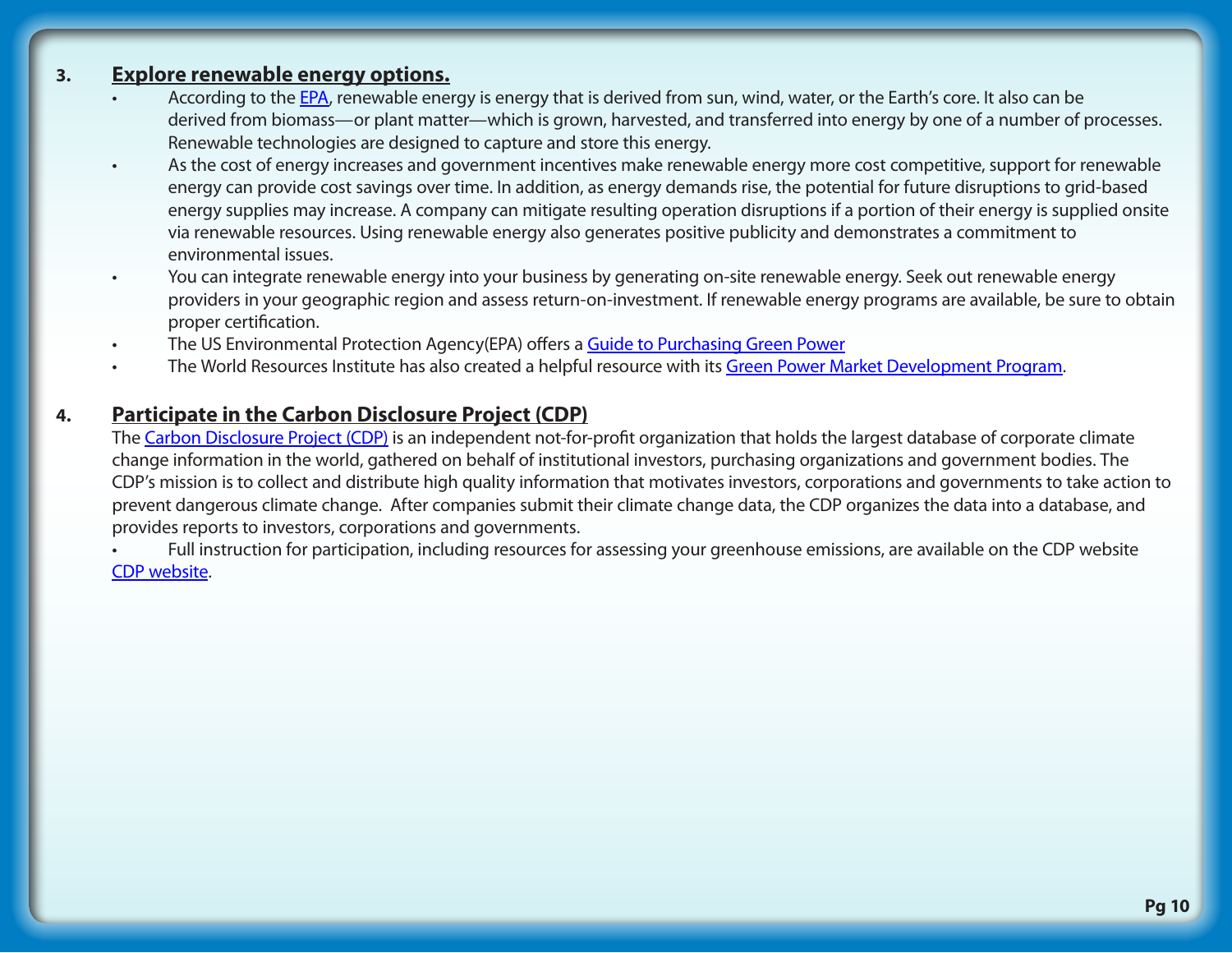## **How this Section will be Scored**

*Scoring begins July 15, 2009.* By working with your merchant team in advance to complete the questionnaire, you'll be able to get started on the things that will raise your score. Your score will be available only to you and your merchant team, and accessible on Retail Link. Merchants will be using this score along with other important financial and non-financial metrics to:

- Identify supplier leadership
- Determine what can be done to help drive business success through the lens of sustainability
- Measure overall supplier performance against goals

Individual questions are weighted based on answers provided (highest possible weighting indicated below), then added to generate a Below, On or Above target assessment the section. Energy & Climate section results are 30% of your overall assessment.

| <b>Question #</b> | "Yes" or Complete Answer = |
|-------------------|----------------------------|
|                   | 40%                        |
|                   | $0\%^{*}$                  |
|                   | 40%                        |
|                   | 20%                        |

\*We would like to provide suppliers ample time to begin reporting greenhouse gas emissions to the Carbon Disclosure Project; therefore, Question 2 is not currently scored. In approximately 24 months, Question 2 will be required to reach above target.

## **Below Target (0% - 59%)** *Not measuring GHG emissions* **On Target (60% - 80%)** *Measuring and taking steps to reduce GHG emissions* **Above Target (81% - 100%)** *Measuring, reporting and setting public GHG emissions reduction targets*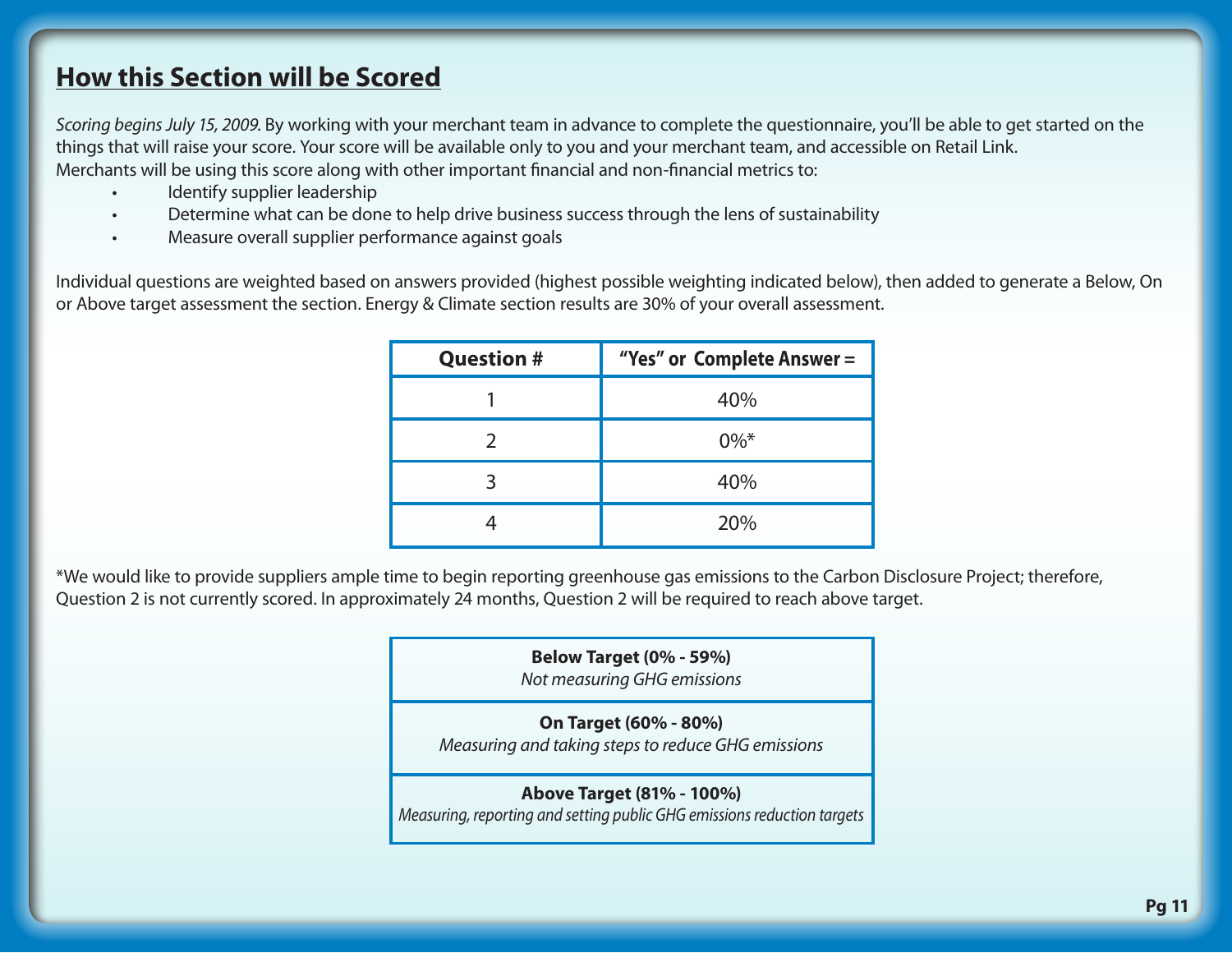## **Material Efficiency:** *Reduce waste and enhance quality*

#### **Introduction**

We have learned that being a profitable business goes hand-in-hand with being a good steward of the raw materials that make up products. Accordingly, we are committed to working in our operations and with you, our supplier, to maximize efficient use of all materials, close material loops and minimize waste. By preserving the limited resources available to us, we are able to cut unnecessary costs, stay ahead of regulation, drive new demand for recycled and low impact material streams, and save energy. These advantages will allow us to continue sustainably providing value to our customers for years to come.

[Click here](http://walmartstores.com/Video/?id=1289) to learn about some of the changes we have taken to save resources in our own stores.

*Why is waste reduction important?*

Walmart's vision is to reach a day where there are no dumpsters behind our stores and no landfills containing our trash. We've set an aspirational goal to create zero waste.

Reducing waste saves money for our customers, our suppliers and our business. It also decreases our reliance on non-renewable resources. When we reduce waste, we reduce all the water consumption, energy use and environmental impacts that resulted from producing the wasted material. We are recycling more and working with our suppliers to reduce waste at all levels in the production process. We believe that our suppliers are instrumental in–and will benefit from–identifying and pursuing opportunities to reduce waste and increase use of recycled materials. Why is water use efficiency important?

Water efficiency issues are becoming increasingly vital: "Demand for water is doubling every 20 years, outpacing population growth twice as fast. Currently 1.3 billion people don't have access to clean water and 2.5 billion lack proper sewage and sanitation. According to estimates, demand for freshwater will exceed the world's supply by over 50 percent in less than 20 years."\* In light of these facts, businesses have an obligation to use water resources responsibly, and the increasing scarcity of water could raise the cost of doing business.

Companies in water-intensive industries face increasing water-related physical, regulatory and reputational risks.\*\*

 *\*Water Consciousness, ed by Tara Lohan*

 *\*\*"Watching Water: A Guide To Evaluating Corporate Risks in a Thirsty World." JP Morgan Securities, Piet Klop. (World Resources Institute, Fred Wellington, 31 March 2008*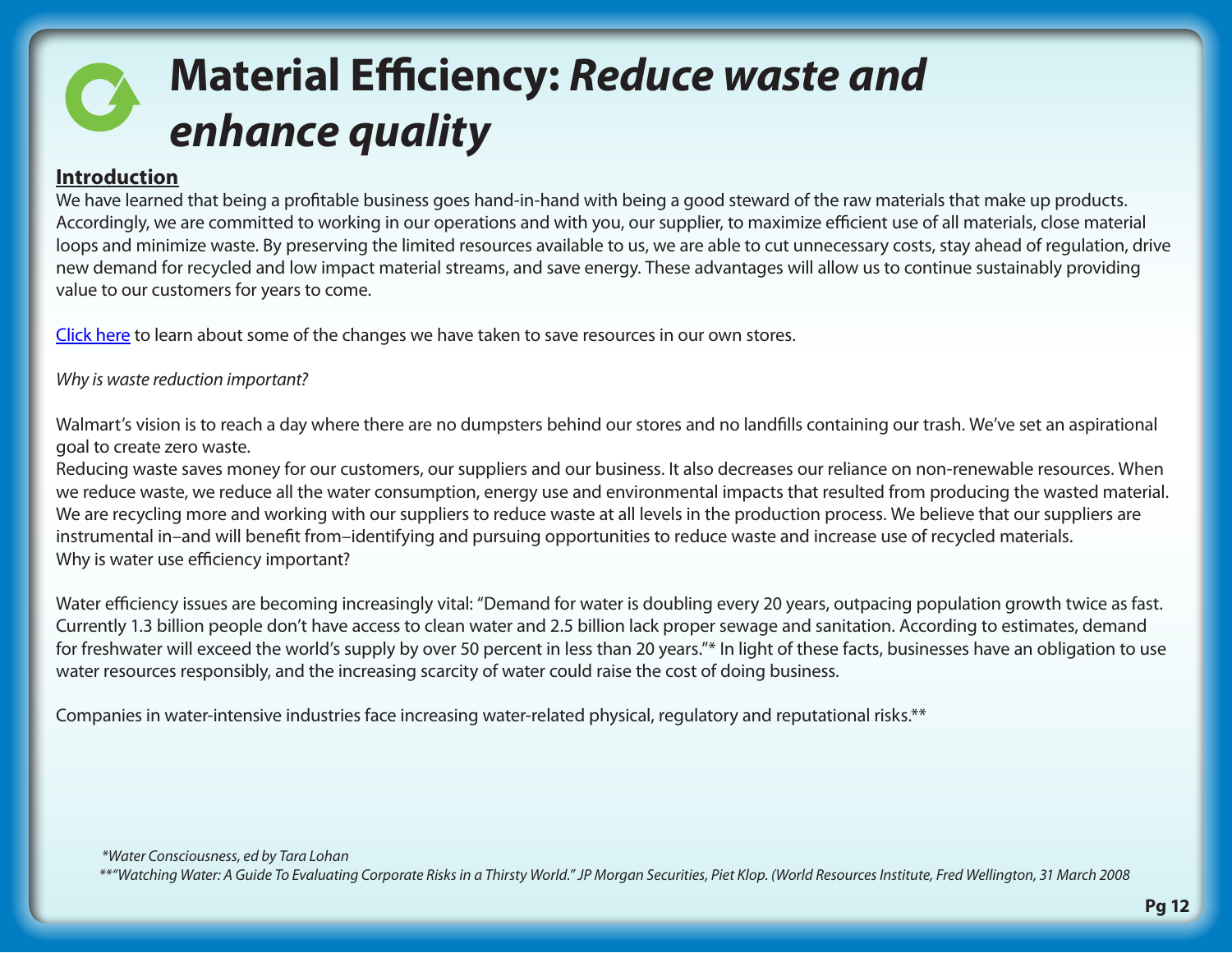#### **The Questions and their Business Value**

Walmart has saved hundreds of millions of dollars by improving the efficiency of its material use. Many of these cost saving projects started as Walmart began to explore waste reduction opportunities within its operations – including packaging, water use, and solid waste – and this unearthed savings opportunities. We value our relationships with suppliers who share the same approach to doing business.

Please note any absolute numbers provided in your answers will NOT be used for comparison to other suppliers unless explicitly stated. We understand that there are many variables inherent in measuring energy use, greenhouse gas emissions, waste and water use, and in absence of common, transparent rules or protocols, one number cannot be legitimately compared with another. Despite these complications, in the future we do intend to reward those suppliers who have measured impacts and show progress toward meeting stated reduction goals.

#### **Question 5: If measured, please report total amount of solid waste generated from the facilities that produce your product(s) for Walmart for the most recent year measured. (Enter total lbs)**

- What is Walmart doing? Working with our waste management companies, we can measure the weight of our waste being hauled to landfills, and we are using this to track our progress. At this time, more than 55 percent of the waste generated by our stores is being redirected to other uses and never reaches a landfill.
- See how Walmart has turned its own stores' [waste into profit](http://walmartstores.com/Video/?id=1207).
- Eliminating waste can save money by reducing resource and logistics costs. Cutting waste reduces air, solid waste, and water pollution by reducing the need for conventional waste disposal systems like landfill and incineration. Recycling can generate new revenue streams that will become particularly valuable as the prices of virgin raw materials increase. You can decrease consumption of virgin materials by making reuse a standard practice.
- Decreasing product return rate and ensuring that products have an extended lifespan are ways to reduce waste and cost and enhance quality.
- By telling us where you currently stand on waste, Walmart can help you come up with innovative and often profitable ideas for reduction, areas for further exploration, and resources that can help you reduce your impact.

#### **Question 6: Have you set publicly available solid waste reduction targets? If yes, what are those targets? (Enter # and target date)**

- What is Walmart doing? We are committed to a goal of zero waste (100% redirection from landfills). During the last few years, our ASDA stores in the U.K. have established a comprehensive recycling program which has helped them redirect 65 percent of store waste from the landfill, and we have similar pilots in the US.
- Putting a stake in the ground by publicly declaring a solid waste reduction target can set you on a trajectory for consistent improvement over time. The stated target will create an incentive for success, allow you to create a roadmap to reach your goal, and help you prioritize actions.
- We strongly believe that setting a target date can help propel you toward successfully meeting your waste reduction goal; as a result, we ask that you supply us with both your reduction goal and target date.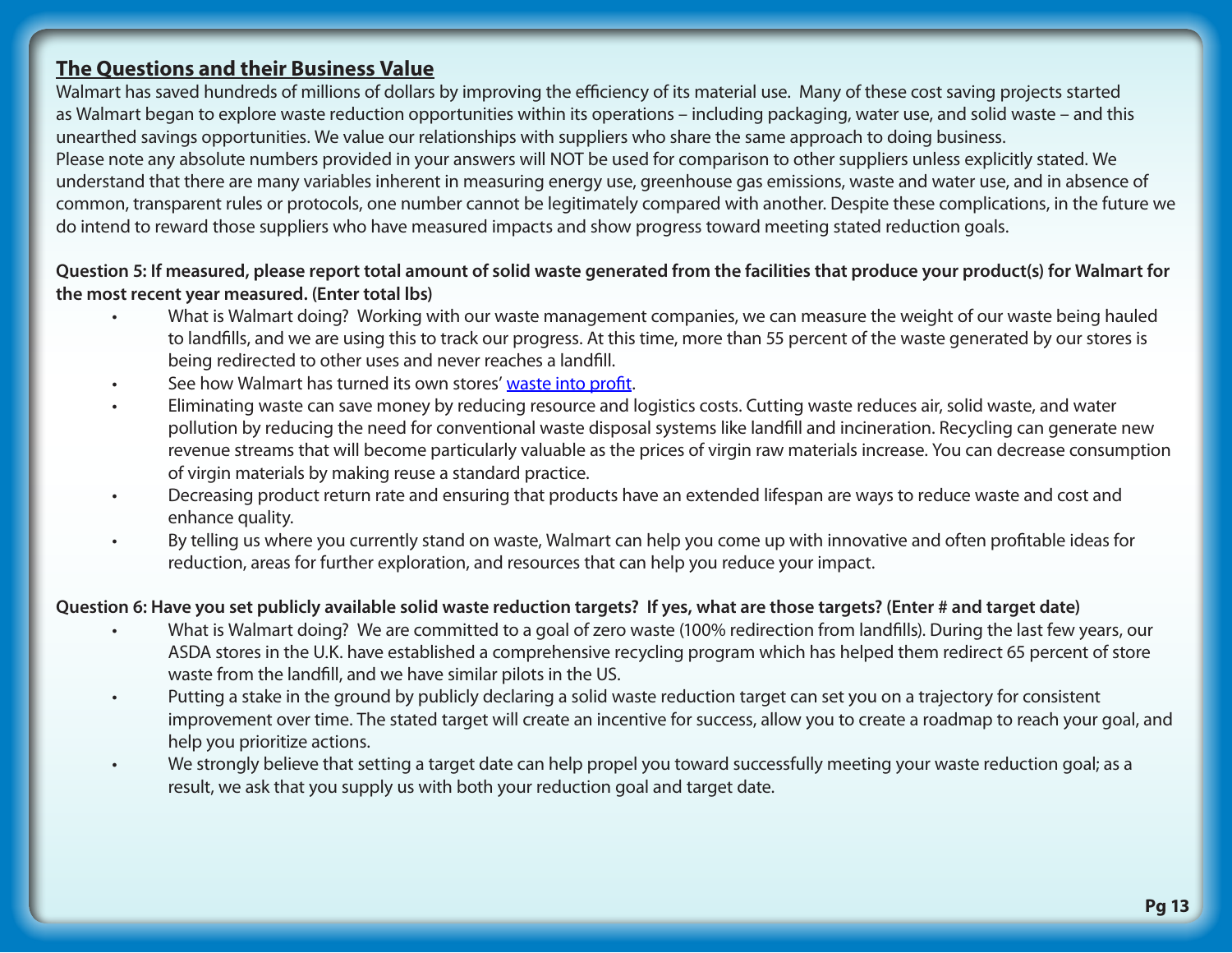**Question 7: If measured, please report total water use from the facilities that produce your product(s) for Walmart for the most recent year measured. (Enter total gallons)** 

**Question 8: Have you set publically available water use reduction targets? If yes, what are those targets? (Enter # and target date)**

- What is Walmart doing? We currently measure our water use, and we have made good progress toward reducing the water use of our stores. Please see the Global Sustainability Report for more information. Though we have set internal goals, we have not yet publicly announced our water reduction targets for our stores.
- Becoming more water efficient reduces costs associated with purchasing water, helps ensure sustainable supply, and minimizes risks.
- Walmart has taken a number of steps to promote water efficient products. By producing only 100% concentrated liquid detergent, we estimate that suppliers can help save over 400 million gallons of water (along with 95 million lbs of plastic, 125 million lbs of cardboard and millions of dollars in transportation costs over 3 years). [Learn more](http://walmartstores.com/Video/?id=1229)
- We recently meet our goal of selling only concentrated laundry detergent and expect to sell more than 800 million units of concentrated detergent over the next three years, preserving more than 400 million gallons of water.
- Learn more about Coca Cola's Global Water [Stewardship](http://www.bsr.org/reports/Coke_Water_Study_March_2008.pdf) Program and the role of the private sector in responsible management of global water resources.

#### **Packaging Scorecard Participation**

- Walmart's Packaging Scorecard helps suppliers identify [packaging reductions](http://walmartstores.com/download/2339.pdf) that, even if small, can significantly impact the use of materials, manufacturing, shipping, storage, refrigeration, waste and energy use.
- [Learn more](http://walmartstores.com/Video/?id=711) about sustainable packaging.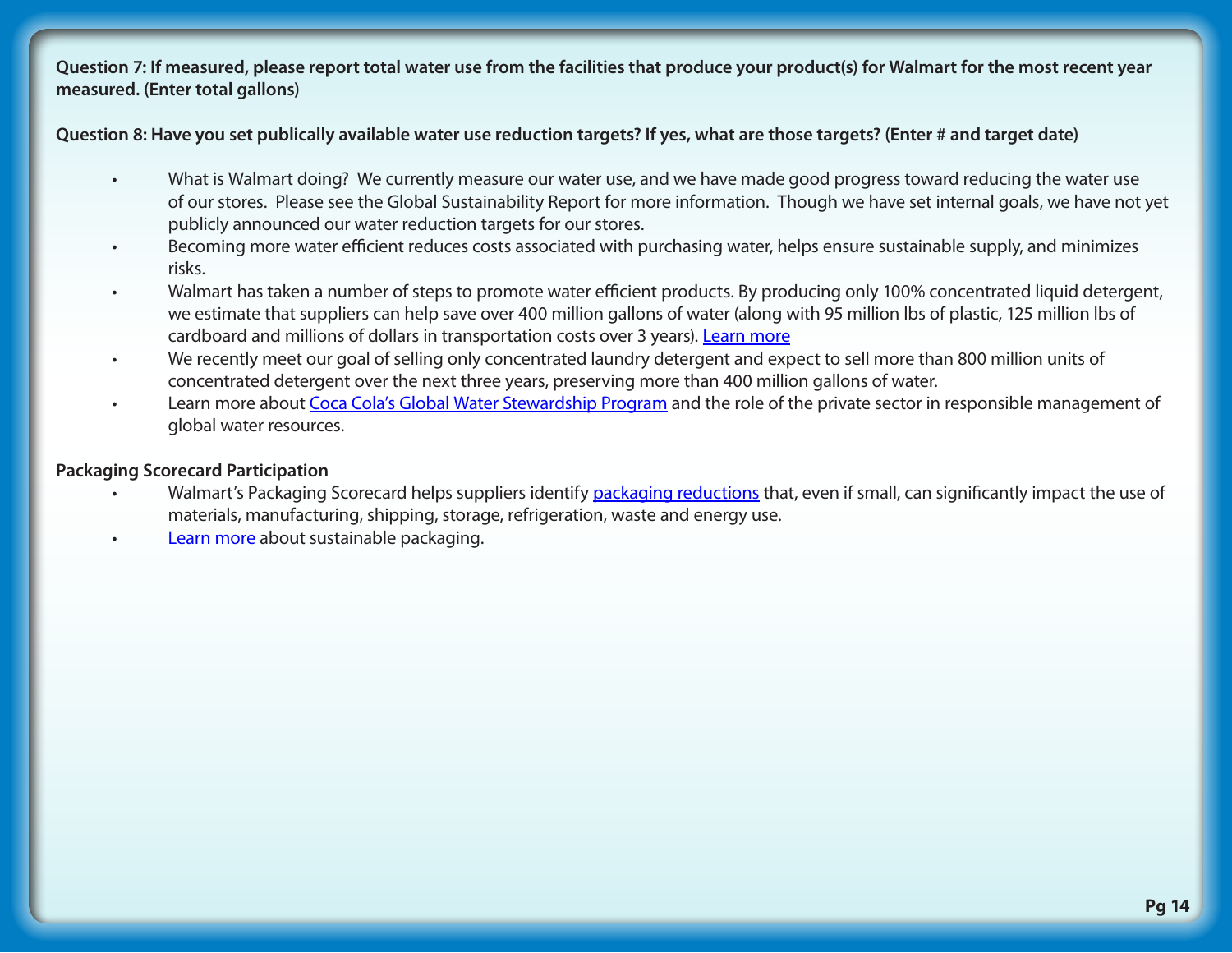### **Tools & Resources**

If you have not already started on your journey, or are looking for some helpful tools and resources along the way, here are a few suggestions:

#### *Waste reduction and recycling*

#### **1. Conduct a waste audit.**

A good first step in minimizing waste and waste related costs is to conduct a waste audit. A waste audit is the process used to identify the type and quantity of waste generated from a business's operations. Through a waste audit, a company can identify and prioritize material use and operational efficiencies, potential cost savings and/or revenue generating opportunities. Some simple measurement tips are included below to get you started:

Measuring your trash:

- Trash is typically measured by volume, e.g., cubic yard
- Capacity \* volume \* frequency >> [EPA conversion factor](http://www.epa.gov/epaoswer/non-hw/recycle/recmeas/download.htm) = cubic yards/week/year or tons/week/year
- Example: 1, 3 yd3 Dumpster is 85% full when it is emptied twice per week =
	- o  $(3 * 0.85) * 2 = 5.1$  yd3/ week = 1.1 tons/ week
	- o (5.1 yd3\* 0.225 [EPA conversion factor])

Measuring your recycling:

- Recyclables are usually measured in pounds/tons by material type, for example:
	- o 500 tons of loose (flattened but not baled) cardboard
	- o 125 pounds of commingled containers
- Businesses may choose to weigh material (e.g., parcel scale) before it is hauled or
- Estimate based on volume and use **[conversion factors](http://www.epa.gov/epaoswer/non-hw/recycle/recmeas/download.htm)** to calculate tons
- Some vendors will provide monthly itemized report of recycling/redirection activity
- Remember that waste prevention and reuse is always a more effective method for reducing resource use than recycling

Measuring and tracking your solid waste reduction:

- Method 1: Redirection rate
	- o % redirected from total solid waste
	- o Example: 50 tons recycling  $+ 75$  tons trash = 125 tons total solid waste = 40% redirection rate
	- o Zero waste = 100% diversion (all waste is redirected from landfill or incineration disposal)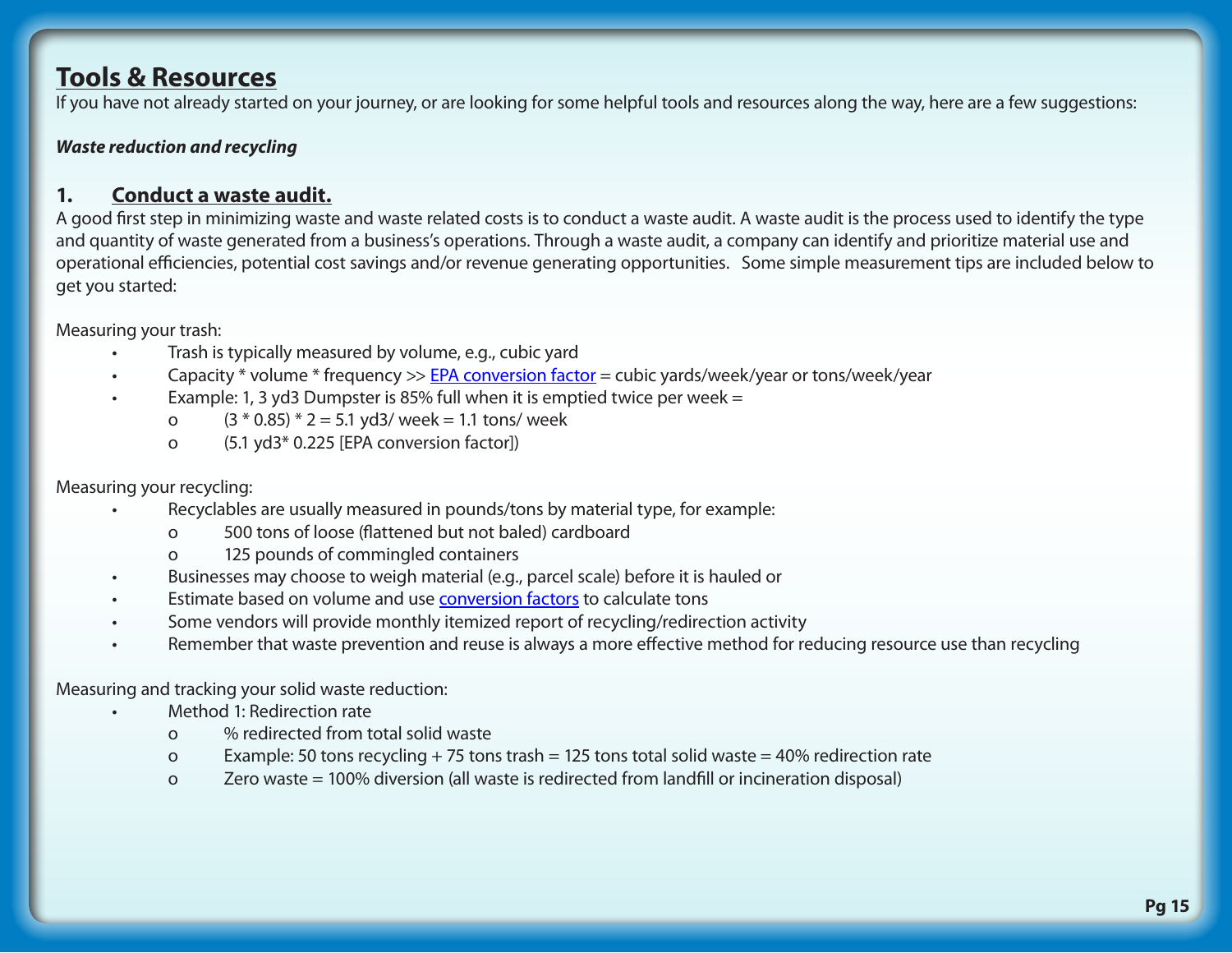- Method 2: Per capita or per unit of production
	- o Divide recycling or landfill tons by number of employees, or normalize to business size (e.g., per 100 ft2)
	- o Or, divide recycling or landfill tons by units of production (e.g., X tons per 10,000 units)
	- o Per capita solid waste benchmarks (by building type) from the USGBC LEED Reference Guide for New [Construction](http://www.usgbc.org/leed) & Major  [Renovations:](http://www.usgbc.org/leed)
- Office buildings: 1.5 lbs/100 ft2/day
- Retail: 3 lbs/100 ft2/day
- Method 3: Tracking costs
	- o Track total costs: (cost to landfill + cost of recycling program) + avoided costs
	- o Avoided costs include avoided landfill tipping fees plus source reduction (using less)
	- o Example: 50 tons of cardboard = \$8,000 to landfill (+ worth \$1,400 in rebates); net avoided costs = \$9,400

You may contact your local environmental agency, waste service provider, or other qualified waste auditor to conduct a thorough waste audit of your facility and operations.

Additional resources:

- US EPA Waste Wise [Progra](http://www.epa.gov/epawaste/partnerships/wastewise/plan-program.htm#conduct)m: Planning a waste assessment program
- [Strategies](http://www.nrdc.org/cities/living/paper/strategies.asp) for conserving, recycling and buying the right paper for your office
- [EPA resource conservation](http://www.epa.gov/osw/conserve/materials/index.htm) for common wastes and materials and essential information on recycling, treating, and reducing  [hazardous wastes](http://www.epa.gov/osw/hazard/index.htm)
- EPA: [Recycling measurement](http://www.epa.gov/epaoswer/non-hw/recycle/recmeas/download.htm)
- USGBC LEED Reference Guide for New [Construction](http://www.usgbc.org/leed) & Major Renovations

#### *Water efficiency*

Water efficiency opportunities reduce the amount of water necessary to operate processes. Here are some options for approaching water efficiency.

#### **1. Establish your water footprint.**

- The first step in improving water efficiency is to gain an understanding of where water is being used in your operations, such as in appliances used for human health and sanitation, cooling/heating systems, kitchen/cafeteria and so on. The Business for Social Responsibility (BSR) Water Working Group has provided [guidance for collecting basic information on how much water is being used](http://www.bsr.org/reports/BSR_Water-Trends.pdf)   [in a facility.](http://www.bsr.org/reports/BSR_Water-Trends.pdf)
- Once you have established where water is being used, determine baseline water use for your operations by measuring total water use from facilities per year (total gallons or liters).
- Do you operate facilities in water-short regions? The World Business Council for Sustainable Development Global Water  [Tool](http://www.wbcsd.org/Plugins/DocSearch/details.asp?DocTypeId=251&ObjectId=MzM2NjY) is a free and easy-to-use tool for companies and organizations to map their water use and assess risks relative to their global operations and supply chains.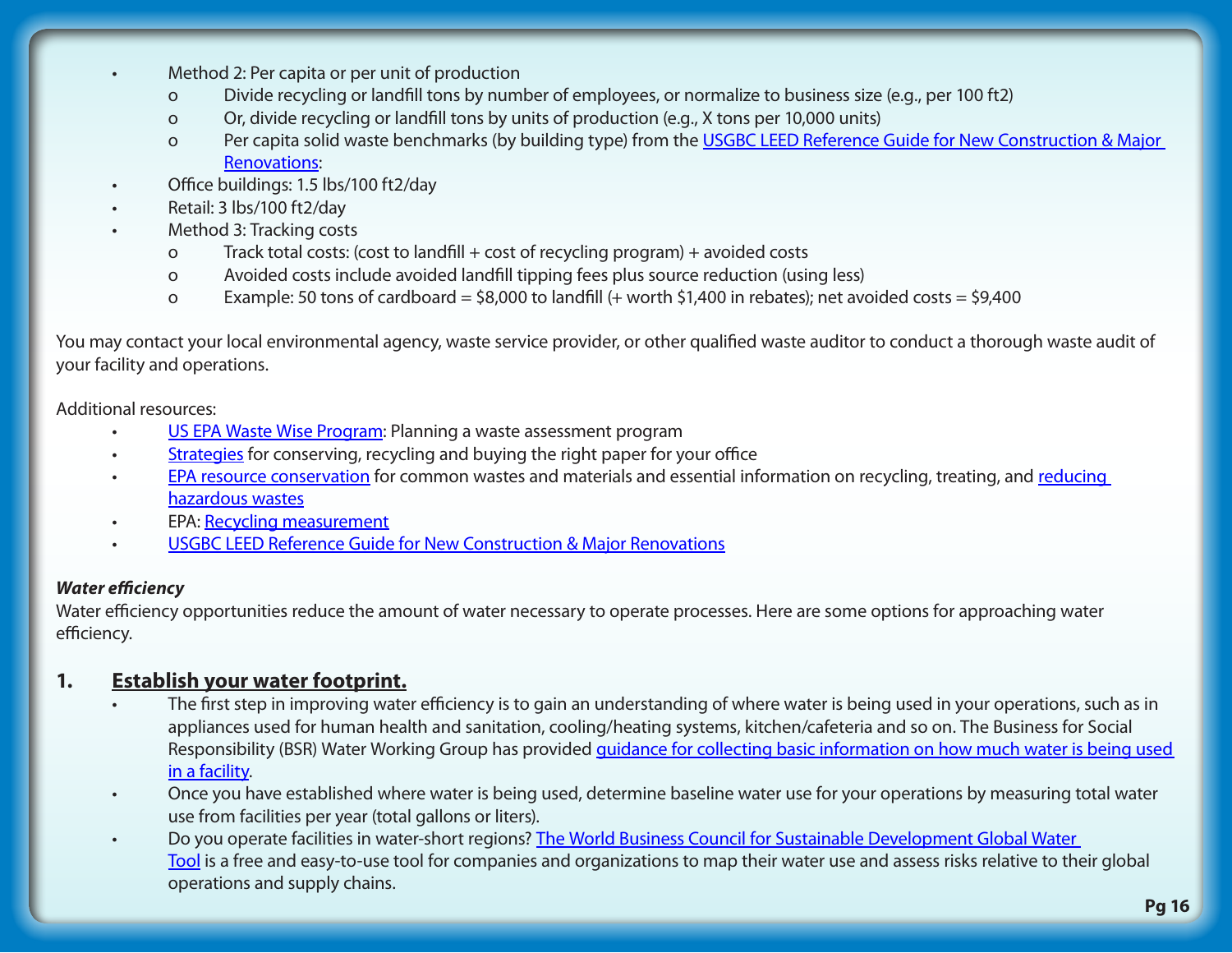#### **2. Consider retrofit opportunities in your facilities.**

Water efficiency retrofits are actions to reduce the water use in facilities by replacing and/or adjusting existing equipment to become more water efficient. Retrofits can be low-cost, high-impact changes that significantly reduce water consumption, thereby lowering dependency on water and decreasing overall water costs.

To identify opportunities for water efficiency retrofits, you can either use internal resources or seek guidance from consultancies or non-profit organizations. Business for Social Responsibility (BSR) has provided the following retrofit suggestions:

- Consider your water-intensive manufacturing equipment and seek potential for improved water use efficiency (see GE's [Solutions](http://www.allianceforwaterefficiency.org/WorkArea/linkit.aspx?LinkIdentifier=id&ItemID=2212) for Sustainable Water Savings and Alliance for Water [Efficienc](http://www.allianceforwaterefficiency.org/Manufacturing_Introduction.aspx)y for guidance specific to manufacturing operations)
- Install water-conserving plumbing features: low flow showers, faucets, toilets, urinals
- Water efficient landscaping, which may include drought tolerant plants or grey-water systems to make use of water from other processes
- Utilize a cistern to collect storm water
- Use non-potable water, river water, or treated wastewater for flushing toilets
- Repair leaks and plumbing problems; replace broken or missing valves
- Utilize modern washing equipment (i.e., electric dishwashers or high-efficiency washing machines)
- Use pressure-regulating valves
- Eliminate water usage if an alternative exists (e.g., use a broom instead of hose)

#### **3. Drive behavioral change among employees.**

Water efficiency gains can also be achieved by simply encouraging change in human behaviors and practices; many changes come with little or no additional costs. Here are some common opportunities for decreasing water use through behavior change:

- Build cultural awareness for water conservation
- Send a letter to all employees from management expressing support for water efficiency and urging employees to participate on all levels
- Set up a "hotline" to report leaks or other wastes of water to facility managers
- Start a suggestion line/box and reward system to recognize water-saving ideas
- Create posters in employee areas related to water conservation
- Turn off running water when not in use

#### Additional resources:

- GE's [Solutions for Sustainable Water Savings](http://www.allianceforwaterefficiency.org/WorkArea/linkit.aspx?LinkIdentifier=id&ItemID=2212) provides guidance to manufacturers for calculating a water footprint, identifying opportunities, creating an optimization plan, and moving forward with execution
- Water [efficiency](http://www.allianceforwaterefficiency.org/Commercial_Institutional_and_Industrial_Library_Content_Listing.aspx) resources for a variety of commercial, institutional, and industrial water users from the Alliance for Water Efficiency
- **BSR's quide to [Corporate Water Strategy](http://www.bsr.org/reports/BSR_Water-Trends.pdf)**
- **[Corporate](http://www.waterfootprint.org/?page=files/CorporateWaterFootprints) Water Footprints**
- [Wastewater treatment](http://www.wef.org/AboutWater/ForThePublic/WastewaterTreatment/) and water quality
- **EPA's Water [Scienc](http://www.epa.gov/waterscience/)e:** developing standards and guidelines under the Clean Water Act and the Safe Drinking Water Act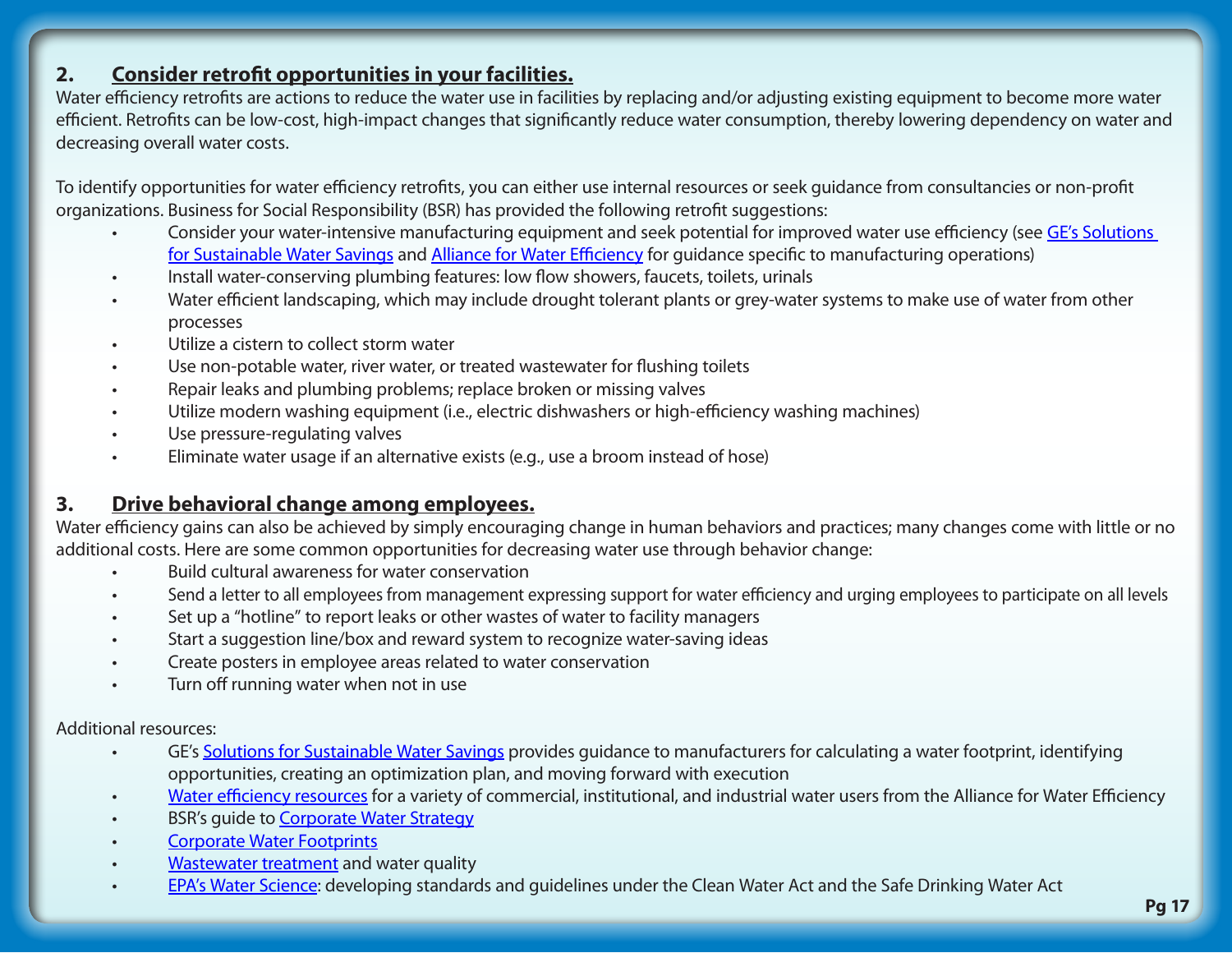## **How this Section will be Scored**

*Scoring begins July 15, 2009.* By working with your merchant team in advance to complete the questionnaire, you'll be able to get started on the things that will raise your score. Your score will be available only to you and your merchant team, and will be accessible on Retail Link. Merchants will be using this score along with other important financial and non-financial metrics to:

- Identify supplier leadership
- Determine what can be done to help drive business success through the lens of sustainability
- Measure overall supplier performance against goals

Individual questions are weighted based on answers provided (highest possible weighting indicated below), then added to generate a Below, On or Above target assessment for the section. The Material Efficiency section results are 30% of your overall assessment. Note that in order to be considered "On Target" in Material Efficiency, a minimum of 50% of your products must be entered into the packaging scorecard.

| <b>Question #</b>                      | If answer reported $=$ |
|----------------------------------------|------------------------|
| 5                                      | 15%                    |
| 6                                      | 5%                     |
|                                        | 15%                    |
| 8                                      | 5%                     |
| Packaging Scorecard:<br>>50% completed | 45%                    |
| Packaging Scorecard:<br>>80% completed | 15%                    |

**Below Target (0% - 59%)** *Not taking steps to measure waste or inputs*  **On Target (60% - 90%)** *Taking steps to measure waste and/or inputs & PkgScorecard > 50% OR PkgScorecard > 80%*  **Above Target (91% - 100%)** *Measuring and setting public reduction targets AND* 

*PkgScorecard > 80%*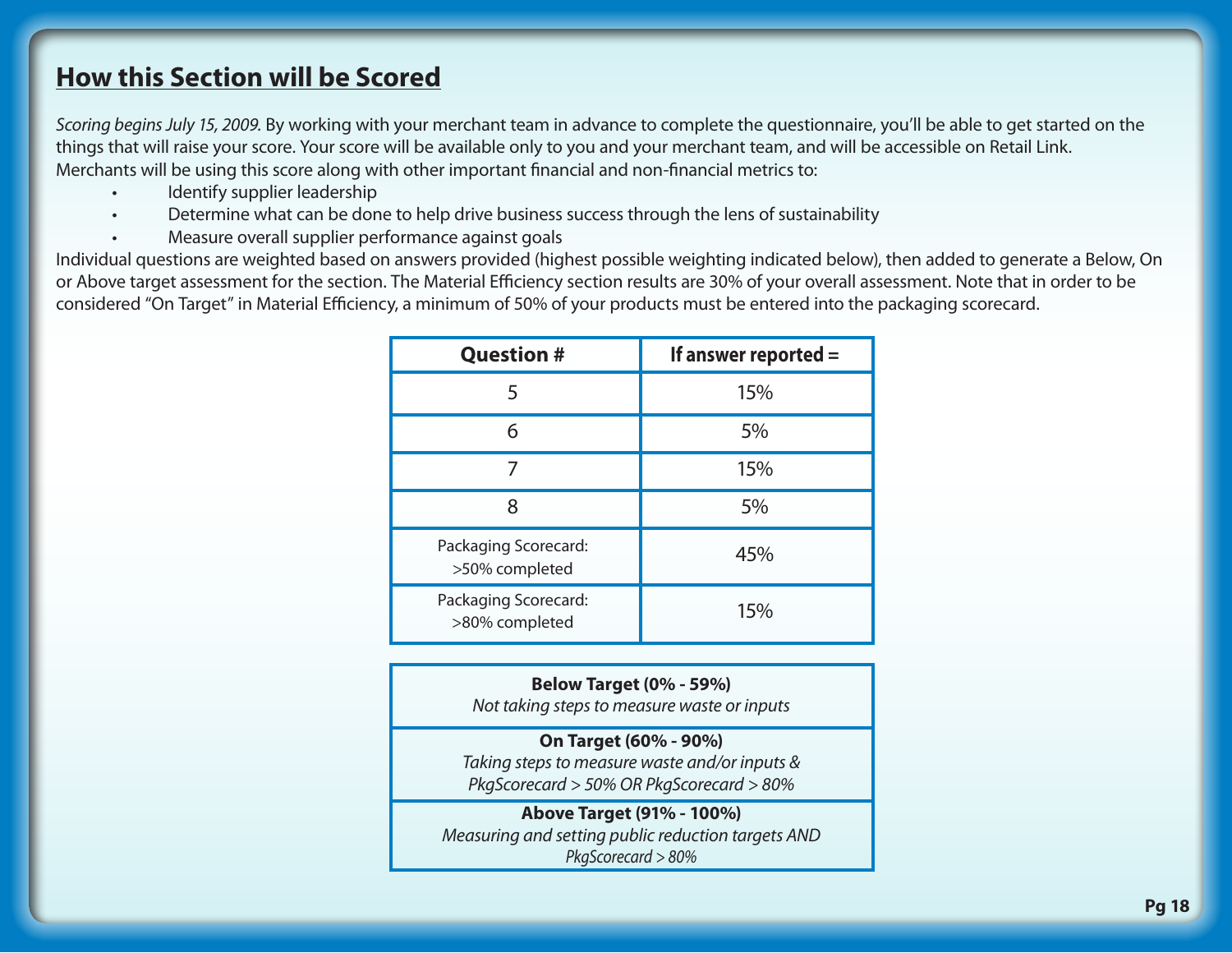## **Nature and Resources:** *High quality, responsibly sourced raw materials*

### **Introduction**

We have learned that being a profitable business goes hand-in-hand with being a good steward of the planet. Accordingly, we are committed to working in our operations and with you, our supplier, to promote the integrity of nature and ensure a safe, reliable supply of natural resources. Efforts to preserve our planet's natural resources include properly managing or, preferably, eliminating pollution and hazardous waste, maintaining biodiversity, and ensuring natural abundance (e.g. supply of fish, wood, etc.).

## **The Questions and their Business Value**

Walmart has saved millions of dollars by purchasing with a focus on sustainable supply and promoting the responsible use of natural resources. Many of these cost savings were found when Walmart turned its attention to natural resource use in its products and operations and sought opportunities to improve. We value our relationships with suppliers who share the same approach to doing business. Question 9: Have you established publicly available sustainability purchasing guidelines for your direct suppliers that address issues such as

environmental compliance, employment practices, and product/ingredient safety? (Y/N)

- What is Walmart doing? We believe that sourcing products made in an efficient, ethical and environmentally responsible way is essential to meeting the expectations of customers in the future and fulfilling our mission of saving people money so that they can live better. We are working with our suppliers to set new standards for responsible sourcing throughout the global supply chain. In addition to requiring our suppliers to follow our Standards for Suppliers, we will be requiring our suppliers to meet the following publicly declared guidelines:
- Transparency: We will ask all private label, non-branded, and direct import suppliers to disclose the name and location of every factory used to make the products Walmart sells by the end of 2009.
- Environmental and Social Compliance:
	- o Source 95% of all direct-import merchandise volume from green and yellow rated factories by 2012 (see Walmart's Ethical Standards Supplier Manual on Retail Link)
- Quality: Reduce customer defective return rate to < 1% in 2012
- By publicly stating your purchasing guidelines, you demonstrate your company's commitment to achieving supply chain transparency. Knowing where materials and components come from and how they were produced in the [jewelry supply chain](http://walmartstores.com/Video/?id=1230) has led to quality products and category sales leadership.
- Sourcing raw materials responsibly also allows you to tap consumer demand for sustainably produced products and mitigate supply chain risk, as well as risk to your brand's reputation. Here's an [example from the seafood category](http://walmartstores.com/Video/?id=1232).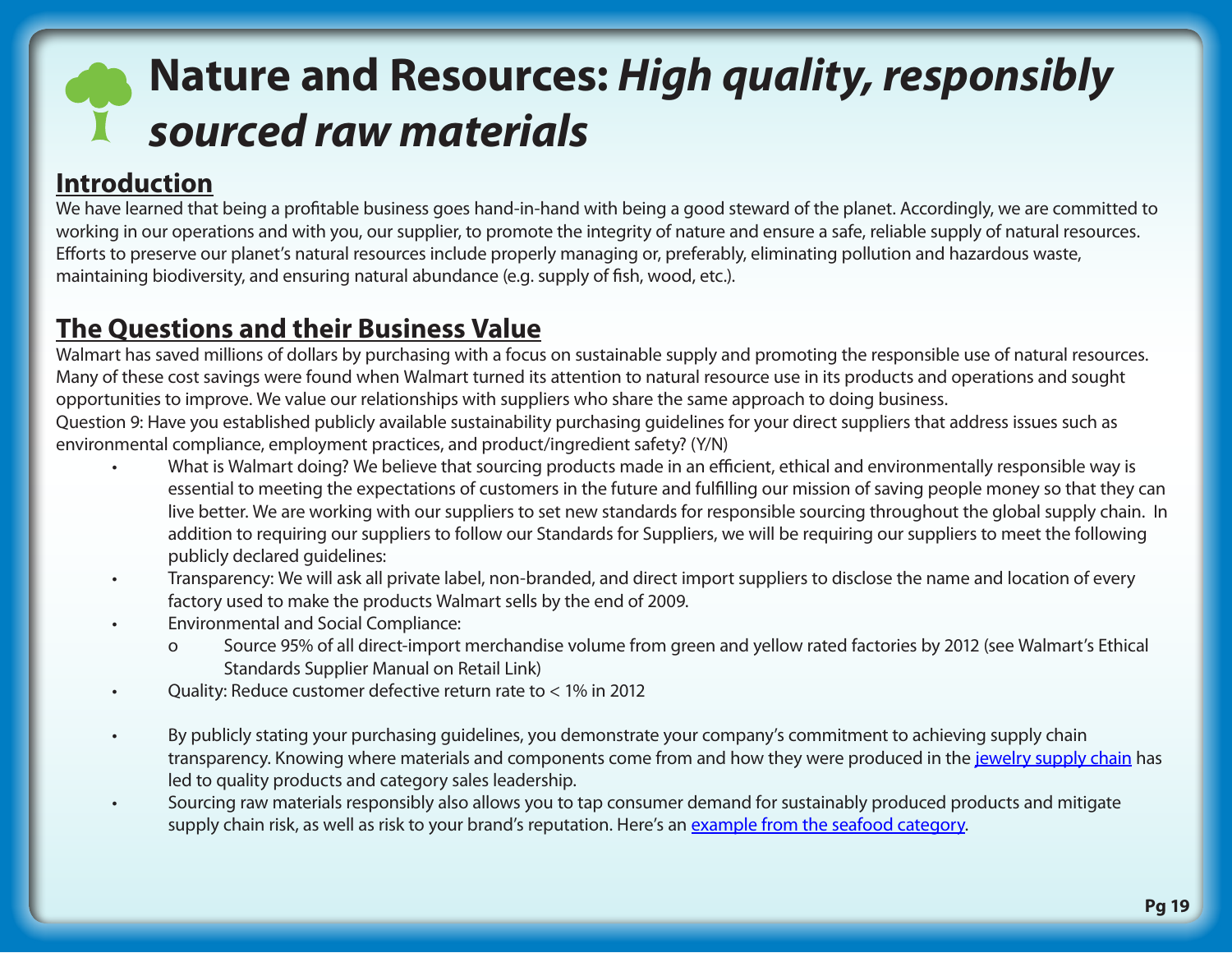#### **Question 10: Have you obtained 3rd party certifications for any of the products that you sell to Walmart? If so, from the list of certifications below, please select those for which any of your products are, or utilize materials that are, currently certified.**

- Science-based, 3rd party certification and verification mechanisms can help identify supply chain efficiencies, improve quality and ensure materials are sourced and produced sustainably. Though suppliers shouldn't feel the need to certify their products, understanding the requirements of credible certifying bodies and achieving certification can reveal many environmental and financial opportunities.
- For example, Chiquita has saved more than \$5 million since 1997 as a result of decreasing the use of chemical inputs, resulting from certification requirements. In addition, the company's commitment to certified products has reduced its risk and improved its reputation.
- Read more from the [Rainforest Alliance](http://www.rainforest-alliance.org/resources/documents/measuring_business_success.pdf) on the economic benefits of certification.
- Though there are many valuable certification groups, the following are particularly noteworthy as 3rd party certification mechanisms:

#### **Seafood**

- **• Marine Stewardship Council**
- Aquaculture Certification Council

#### **Food**

- **• National Organic Council**
- **• (USDA)**
- **• Protected Harvest**

#### **Electronics**

- **• Energy Star (EPA)**
- **• Electronic Product Assessment**
- **• Tool (EPEAT) Silver or Gold**

#### *\*Preferred*

#### **Multiple Products**

- **• Green Seal**
- **• Ecologo (Environment Canada/Terra Choice)**
- **• Design for the Environment (EPA)**
- **• WaterSense (EPA)**
- **Wood and Paper**
	- **• Forest Stewardship Council\***
	- **• Sustainable Forestry Initiative**
	- **• National Standard for Sustainable Forest Management (Canadian Standards Association)**
	- Program for the Endorsement of Forest Certification

#### **Textiles**

**• Global Organic Textile Standard**

#### **Socially Focused**

- **• Rainforest Alliance**
- **• TransFair USA Fair Trade**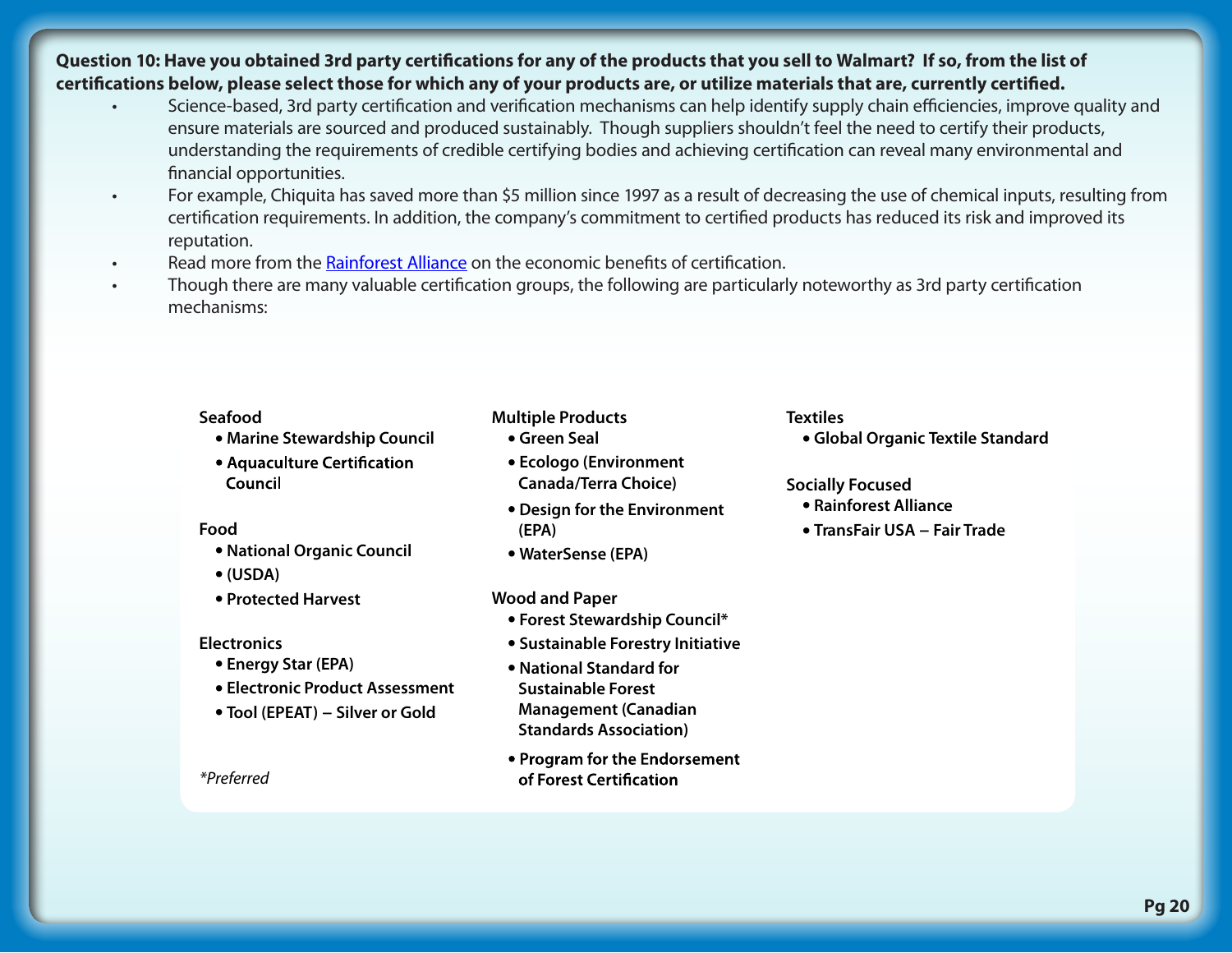### **Tools & Resources**

If you have not already gotten started on your journey, or are looking for some helpful tools and resources along the way, here are a few suggestions:

1. Develop sustainable purchasing guidelines for your suppliers.

The following resources may be helpful in developing your own guidelines. (But remember, the first step in focusing on the most important guidelines is understanding the environmental impacts of your supply chain through life cycle analysis.)

- WWF Global Forest & Trade Network: [Responsible Purchasing Guide](http://assets.panda.org/downloads/finalrpg.pdf)
- EPA: [Environmentally Preferable Purchasing](http://www.epa.gov/epp/)
- **Environmental Defense [Buyer Guides](http://www.edf.org/page.cfm?tagID=19659&redirect=buyerguides)**
- [Responsible Purchasing Network](http://www.responsiblepurchasing.org/)
- **IKEA's IWAY [Standar](http://www.ikea-group.ikea.com/repository/documents/917.pdf)d is a great example of comprehensive standards**
- 2. Explore applicable product certifications and/or standards.

The raw materials and components your source for your products, from cocoa to computers, may be eligible to become certified by a 3rd party certifying organization. Certified products must meet a set of criteria that include robust environmental and social considerations designed to minimize impact on the environment, people and communities. A listing of Walmart recognized certifications by product area is included above.

• These labels tell the consumer that your product was produced (and contains materials that were produced) in a manner that minimizes impact on natural resources. This could include the elimination of harmful, polluting chemicals, preservation of biodiversity, and responsible harvesting for long-term, productive supply of resources including wood, minerals, and food and other agricultural products.

• [TerraChoice's](http://www.terrachoice.com/Home/Validation%20Products/EcoLogo%20Program) EcoLogo program can help you navigate the complex certification landscape and provides auditing services.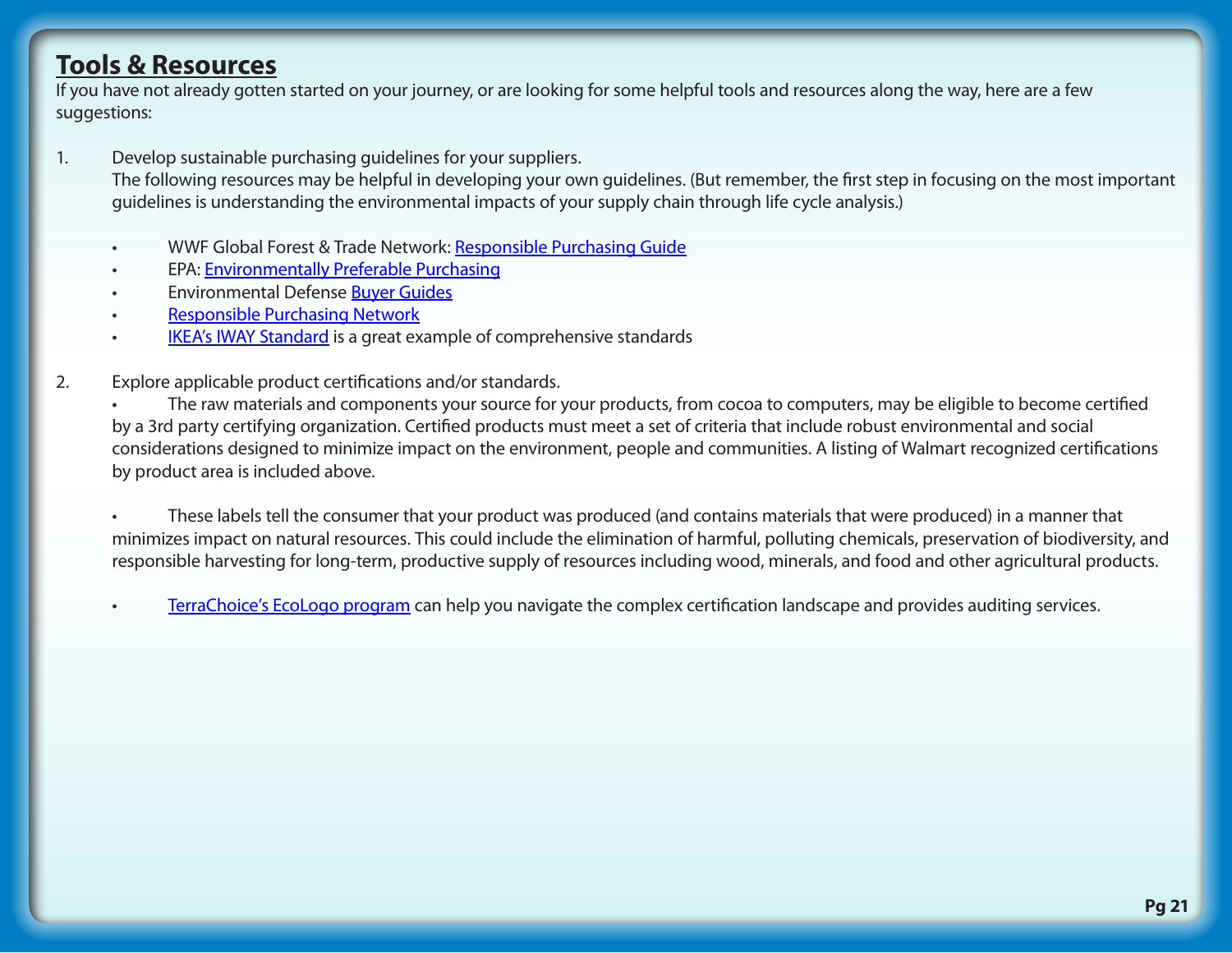### **How this Section will be Scored**

*Scoring begins July 15, 2009.* By working with your merchant team in advance to complete the questionnaire, you'll be able to get started on the things that will raise your score. Your score will be available only to you and your merchant team, and will be accessible on Retail Link. Merchants will be using this score along with other important financial and non-financial metrics to:

- Identify supplier leadership
- Determine what can be done to help drive business success through the lens of sustainability
- Measure overall supplier performance against goals

Individual questions are weighted based on answers provided (highest possible weighting indicated below), then added to generate a Below, On or Above target assessment for the section. **The Nature and Resources** section results are **20%** of your overall assessment.

| <b>Question #</b> | If Yes, score= |  |
|-------------------|----------------|--|
|                   | 50%            |  |
| 1Λ                | 50%            |  |

#### **Below Target (0% - 49%)**

*Does not factor origin and/or production practices for product raw materials and/or components into purchasing decisions.*

#### **On Target (50% - 99%)**

*Taking a step to factor origin and/or production practices for product raw materials and/or components into purchasing decisions.*

#### **Above Target (100%)**

*Publicly disclosing sustainable purchasing guidelines for product raw materials and/or components, and has obtained at least one applicable 3rd party certification.*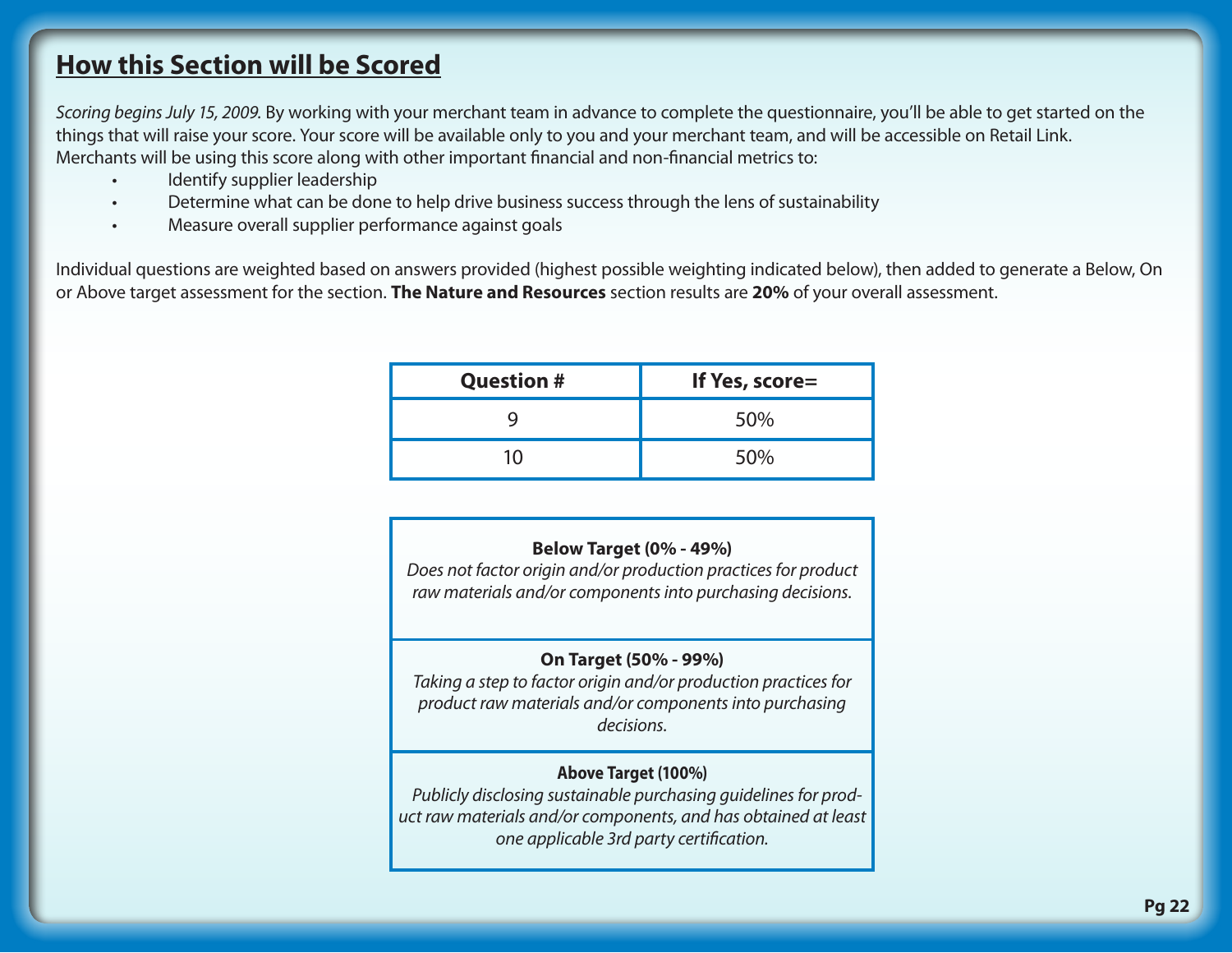## **People & Community:** *Vibrant, productive workplaces and communities*

## **Introduction**

We have learned that being a profitable business goes hand-in-hand with being a good steward of the planet and communities. Accordingly, we are committed to working in our operations and with you, our supplier, to sell products that are safe, high quality and produced in a way that creates value to people and communities.

We are committed to the following priorities:

- Improve Livelihoods: Create productive, healthy and safe workplaces, generate economic opportunities, and promote quality of life.
- Build Strong Communities: Make it possible for our customers, associates, and the workers who produce the merchandise we buy to have access to affordable, high quality services such as education and job training that support workers and their families.
- Prevent Exposure to Harmful Substances: Improve health and safety by preventing exposure to substances that are considered harmful or toxic to human health by a broad scientific community.
- Promote Health and Wellness: Increase access to nutritious products, encourage healthy lifestyles and promote access to health care.

We know our customers want to be confident that the products in our stores are safe, and were produced in a manner that respects employees and communities. We also believe that suppliers who are ethical and responsible in how they do business and how they make their products are much more likely to care about quality.

Responsible and ethical production is inherent in our three basic beliefs: respect for the individual, service to our customers and striving for excellence. We believe in holding our suppliers to the same principles, and we are committed to building relationships with those suppliers who demonstrate leadership in creating safe, healthy products and thriving workplaces and communities.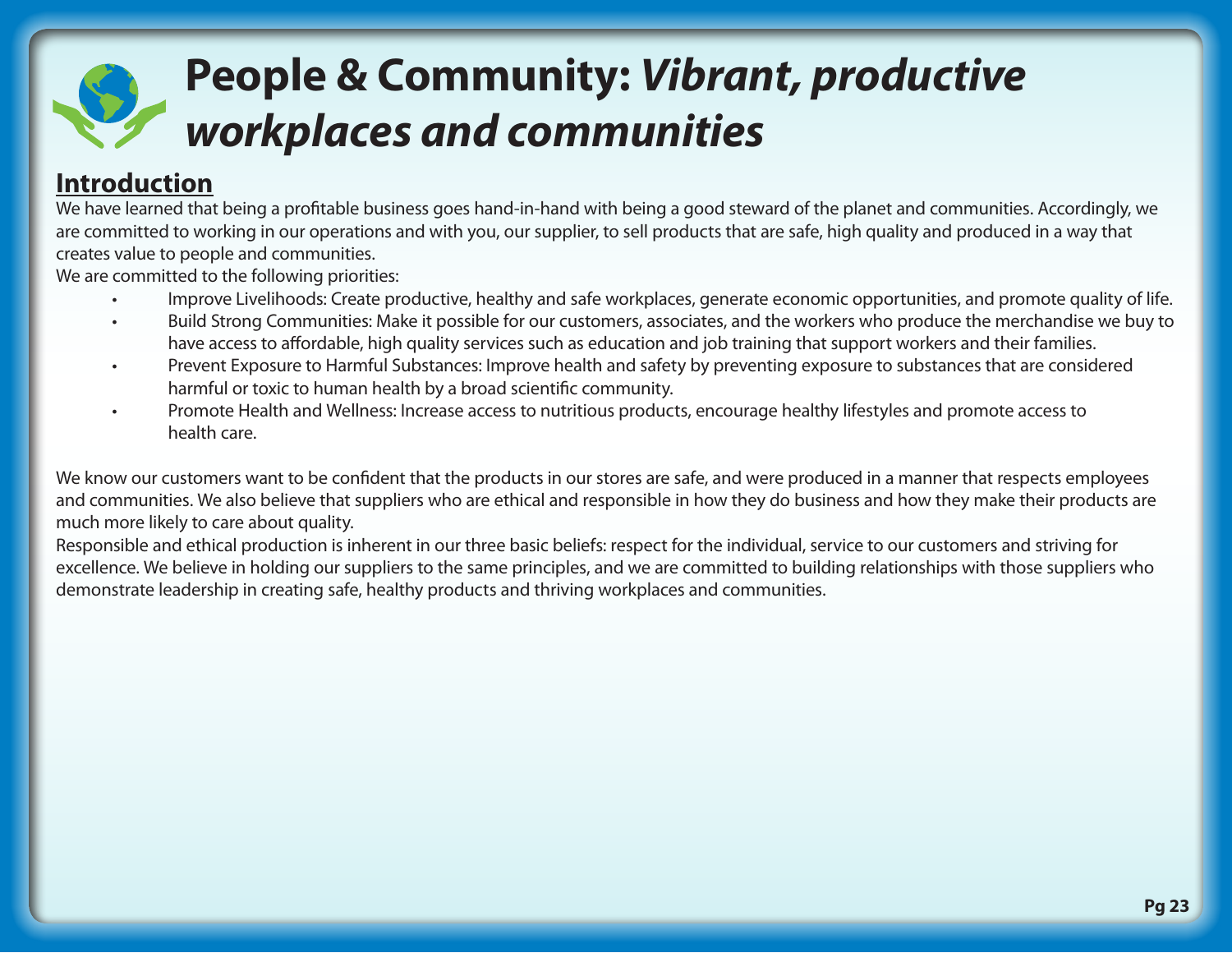## **The Questions and their Business Value**

In October 2008, Walmart's CEO expressed that companies who are unfair to their people are also likely to cheat on quality, and we will not continue to do business with those suppliers. We have learned the important correlation between supply chain transparency, positive labor practices, and community involvement and quality, efficiency and cost.

#### **Question 11: Do you know the location of 100% of the facilities that produce your product(s)? (Y/N)**

- What is Walmart doing? We recognize the immense complexity of supply chains for the products we sell, but Walmart is committed to transparency in the supply chain for all products. For example, we have asked all private label, non-branded, and direct import suppliers to declare name and location of every factory used to make the products Walmart sells by 2010.
- The first step in creating a socially responsible supply chain is knowing more about the location and practices for production of your products. Increasingly, consumers are demanding information about the environmental, social and health impacts of their purchases.
- Transparency in your supply chain can identify ways to improve quality and reduce costs (e.g. by eliminating waste, business interruptions and associated costs, and inefficient production methods).
- Addressing practices that may be harmful to workers and communities can reduce risks to your business (e.g., damaged brand reputation and lost worker productivity), and lead to opportunities to innovate and capture new markets.

**Question 12: Before beginning a business relationship with a manufacturing facility, do you evaluate their quality of production and capacity for production? (Y/N)**

**Question 13: Do you have a process for managing social compliance at the manufacturing level? (Y/N)**

**Question 14: Do you work with your supply base to resolve issues found during social compliance evaluations and also document specific corrections and improvements? (Y/N)**

- What is Walmart doing? Walmart's Ethical Standards Program aims to strengthen the implementation of positive labor and environmental practices in factories, to bring opportunities for a better life to people in the countries where Walmart sources merchandise, and to verify factory compliance with our Standards for Suppliers (code of conduct).
- In 2007 and 2008, we saw improvements in the number of green and yellow factory assessments, and our supplier development program will focus on building even deeper relationships with strategic suppliers who are taking steps to manage social compliance, understand the root causes of issues in factories and invest in best practices.
- Managing social compliance effectively can create a work environment where employees are treated with respect and in a manner which we and our customers expect.
- "Social compliance" is defined as meeting or exceeding the requirements of local laws and buyers' Code of Conduct concerning wages, hours, health, safety, and human rights of employees.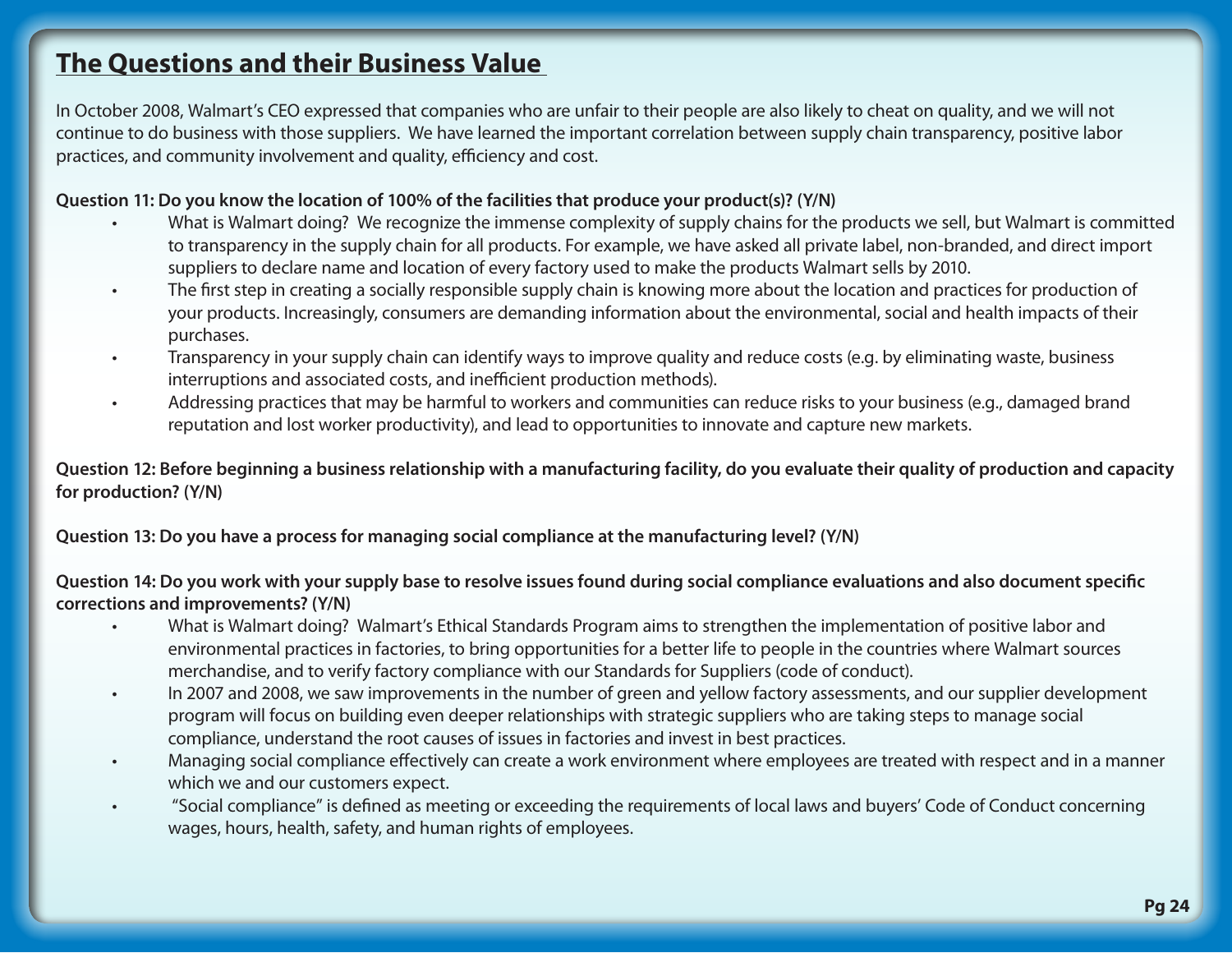- Having a social compliance team allows you to be proactive in addressing gaps that could interrupt business, negatively impact workers, products, and/or the environment (resulting increased costs due to down time, high turnover, inefficiencies, or inconsistent/unavailable supply).
- Social compliance teams are an essential link in developing long-term, positive business relationships with suppliers.
- Ensuring your own suppliers are committed to high standards for social responsibility can be a useful indicator of production quality and capacity – leading to increased long-term reliability.

#### **Question 15: Do you invest in community development activities in the markets you source from and/or operate within? (Y/N)**

- What is Walmart doing? Walmart and its domestic and international foundations award grants for education and workforce development across the globe. Examples include programs focused on high school success, improving college access, adolescent literacy, job skill training, career counseling services, financial literacy initiatives and job readiness programs both domestically and globally.
- Community development support could include the promotion and/or investment in local infrastructure or institutions focused on education, health and wellness, and economic opportunity, for example.
- Creating opportunities to improve quality of life, health, access to education and community vibrancy can build brand equity, create new markets, deepen business and community relationships and promote growth.
- Positive contributions to local communities within which you operate such as support or funding for educational programs can support workforce development, create access to new talent, and enhance the well-being of employees and their families.
- Partnering with local organizations, such as community-based NGOs, can help you tap local knowledge, leverage valuable resources and build a strong reputation in communities in which you operate.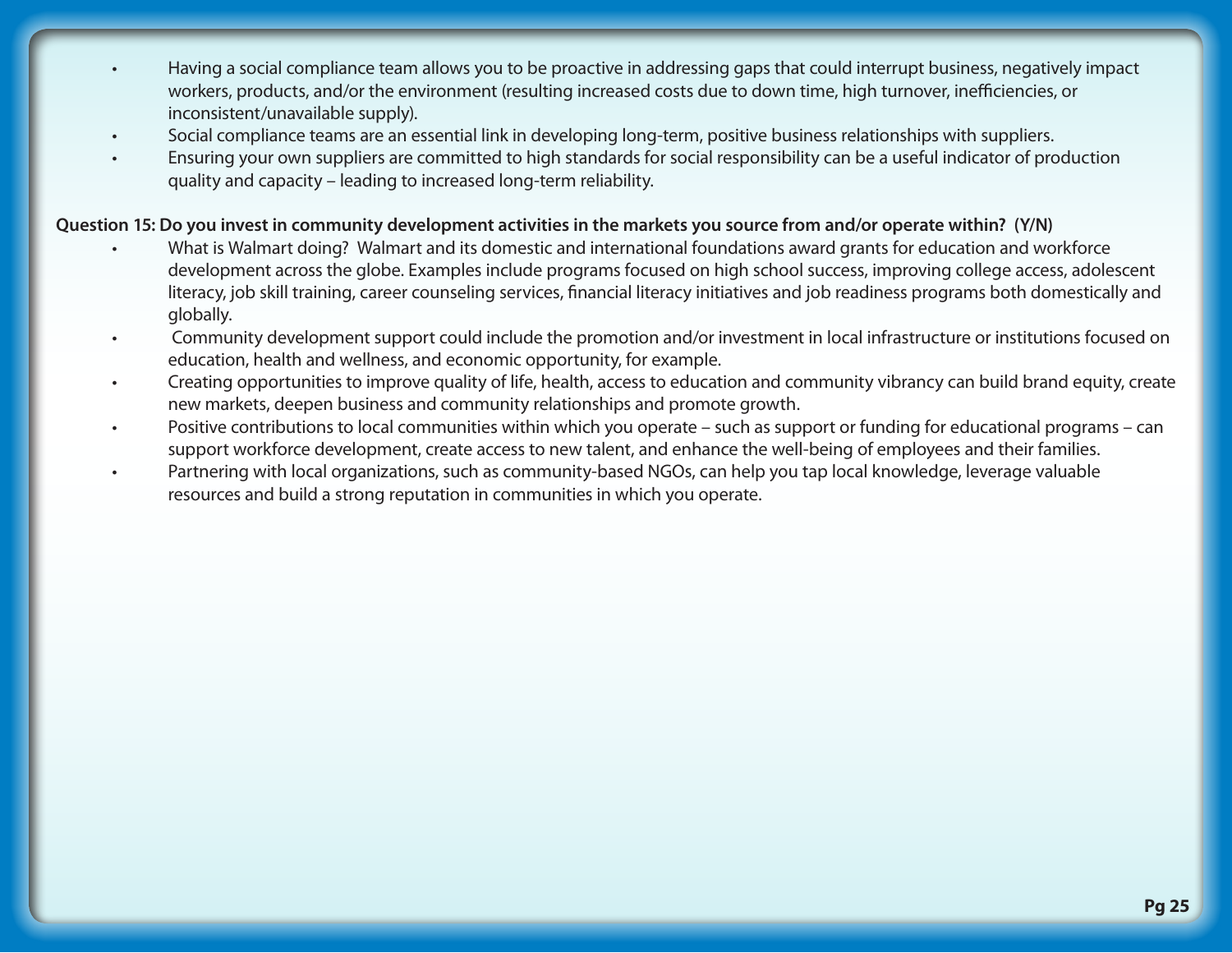### **Tools & Resources**

If you have not already begun your journey, or are looking for some helpful tools and resources along the way, here are a few suggestions:

#### 1. Identify the names and locations of your Tier 1 and Tier 2 suppliers

- The Global Reporting Initiative's Global Action Network for Transparency in the Supply Chain supports companies and their suppliers in confronting challenges in navigating and understanding complex supply chains. It provides companies and their select suppliers exclusive training and technical support for implementation of the GRI [reporting framework](http://www.globalreporting.org/ReportingFramework/).
- See [Patagonia's](http://www.patagonia.com/web/us/footprint/index.jsp?slc=en_US&sct=US) Footprint Chronicles and [Love Earth jewelry](http://www.loveearthinfo.com/home.html) for examples of supply chain transparency in action.
- Hewlett Packard was the first electronics company to [publish its supplier list,](http://www.hp.com/hpinfo/globalcitizenship/supplychain/transparency.html) which represents 95% of its supply base, in an effort to drive industry collaboration toward reduced social and environmental impacts.
- 2. Establish a social compliance team and develop an auditing protocol
	- Dedicate one or more individuals to review performance within your manufacturing facilities, as well as those of your suppliers, and engage with management on corrective action and improvement plans.
	- Visit [Walmart's](http://walmartstores.com/AboutUs/279.aspx) Ethical Sourcing site to link to our Standards for Suppliers, Supplier Manual, and other helpful guidance.
	- [Impactt](http://www.impacttlimited.com/) helps suppliers design and implement labor standards training and facility audit programs.
	- [Business for Social Responsibility \(BSR\)](http://www.bsr.org) provides responsible sourcing trends and best practices.
	- [Verité](http://www.verite.org) provides services in compliance program development and remediation at the factory level.
- 3. Understand the life cycle social impacts potentially associated with your product
	- UNEP's Life Cycle Initiative has recently published [Guidelines for Social Life Cycle Assessment of Products,](http://lcinitiative.unep.fr/default.asp?site=lcinit&page_id=A8992620-AAAD-4B81-9BAC-A72AEA281CB9) a roadmap for stakeholders engaged in measuring social and socio-economic impacts in supply chains.
	- Learn more about how product manufacturing and use can impact human health from the [Environmental](http://www.edf.org/page.cfm?tagID=67) Defense Fund.
- 4. Explore applicable certifications and/or standards
	- Your products and/or operations may be eligible to become certified by an organization such as [Rainforest Alliance](http://www.rainforest-alliance.org/certification.cfm?id=main) or [TransFair](http://www.transfairusa.org/content/about/benefits.php) (Fair  [Trade\).](http://www.transfairusa.org/content/about/benefits.php) Certified products must meet a set of criteria defined by 3rd parties including robust social and environmental considerations.
	- These labels tell the consumer that your product was produced in a manner that helps local communities and workers benefit, among other criteria such as natural resources management.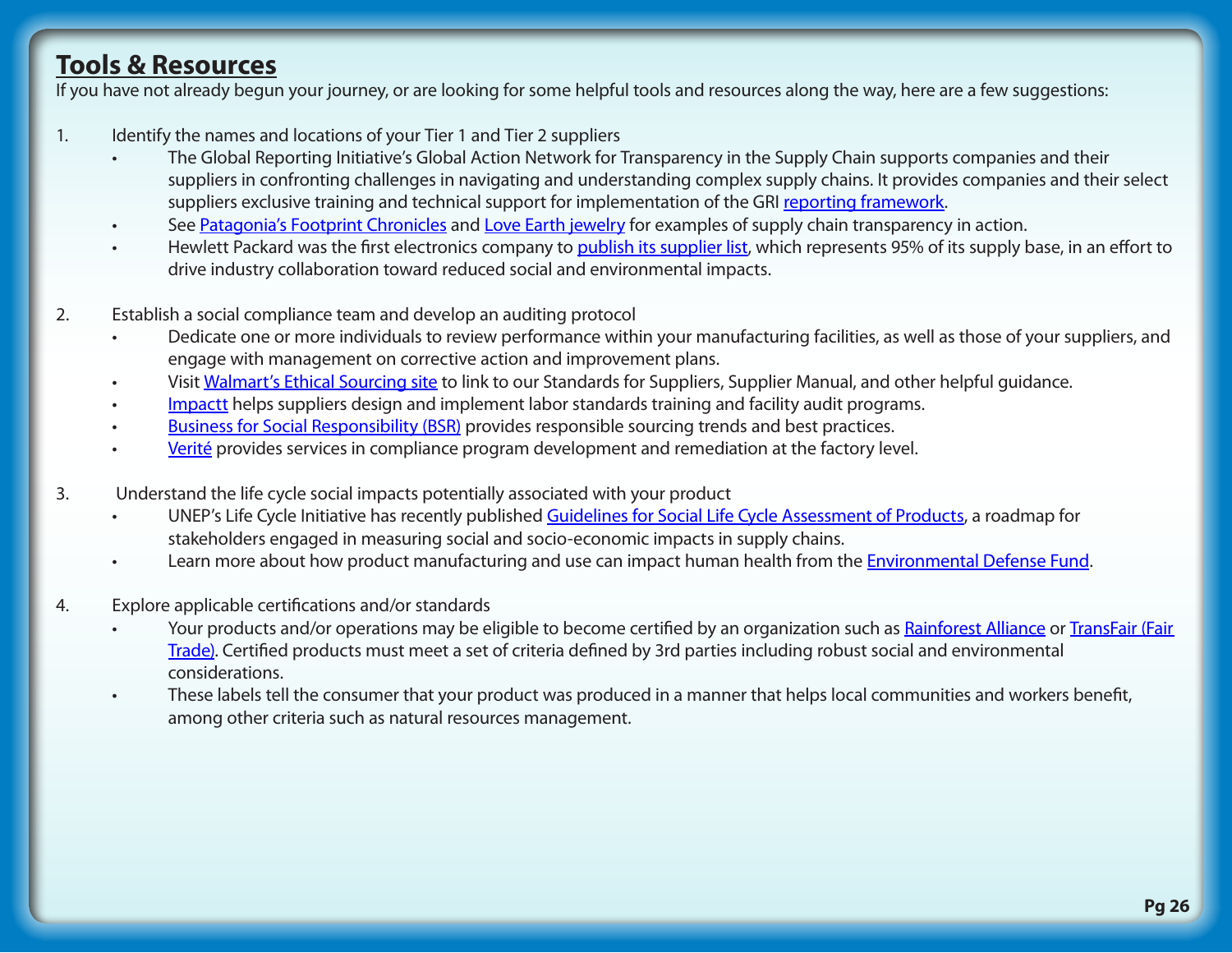### **How this Section will be Scored**

*Scoring begins July 15, 2009.* By working with your merchant team in advance to complete the questionnaire, you'll be able to get started on the activities that will raise your score. Your score will be available only to you and your merchant team, and will be accessible on Retail Link. Merchants will be using this score along with other important financial and non-financial metrics to:

- Identify supplier leadership
- Measure overall supplier performance against goals
- Determine what can be done to help drive business success through the lens of sustainability

Individual questions are weighted based on answers provided (highest possible weighting indicated below), then added to generate a Below, On or Above target assessment for the section. The People & Community section results are **20%** of your overall assessment.

| <b>Question #</b> | <b>Yes Answer=</b> |
|-------------------|--------------------|
| 11                | 40%                |
| 12                | 15%                |
| 13                | 25%                |
| 14                | 15%                |
| 15                | 5%                 |

**Below Target (0% - 64%)**

*Limited transparency into production practices and not addressing social impacts* 

#### **On Target (65% - 99%)**

*Supply chain transparency with full visibility to all first-tier factories and subcontractors; addressing social impacts* 

#### **Above Target (100%)**

*Full transparency to entire supply chain; actively addressing social impacts, and investing in community development*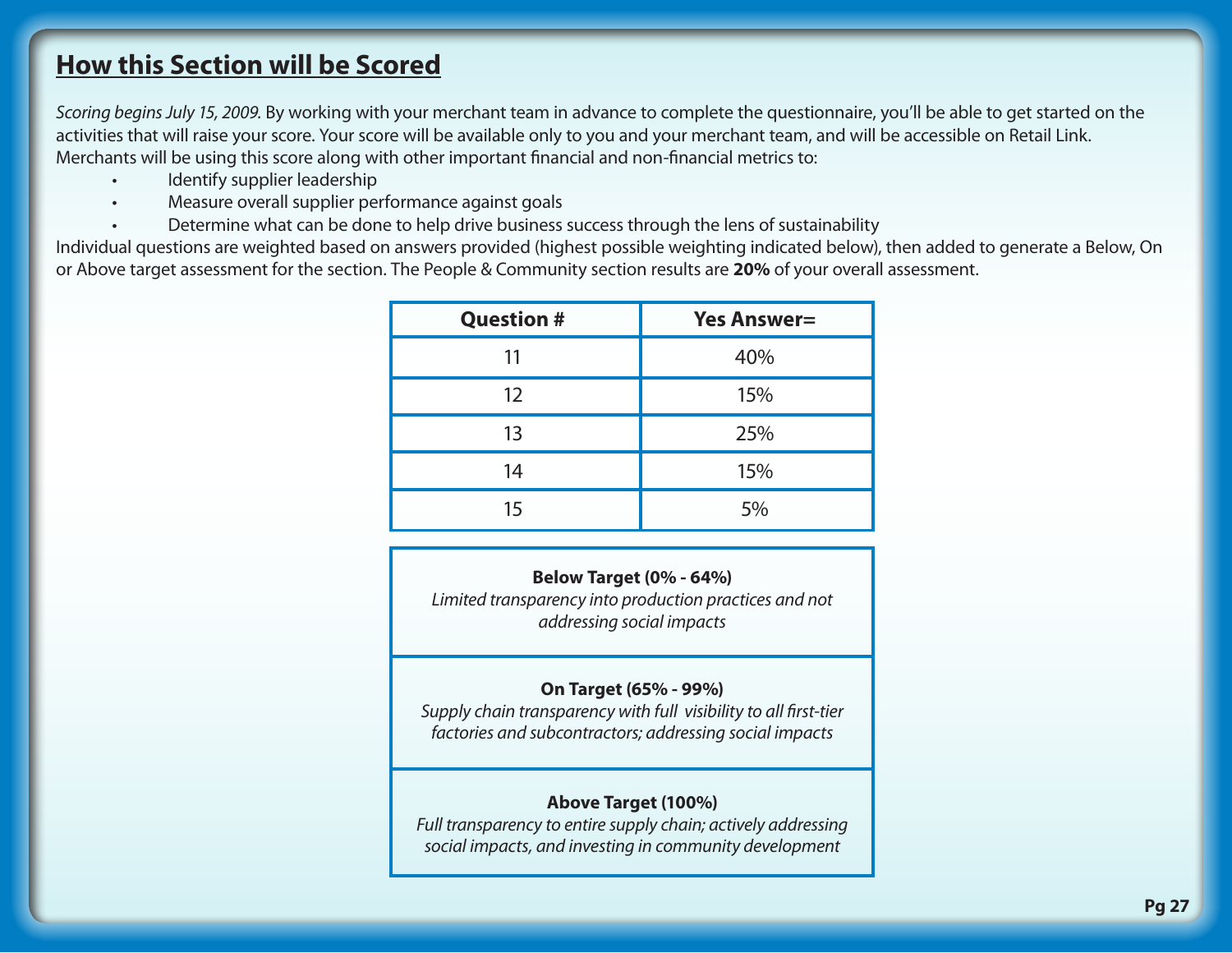## **Definitions**

| <b>Question 5:</b><br>"Solid Waste"<br><b>Question 7:</b><br>"Water Use" |                                                                                                                                                                                                                                                                        | and frequency of collection.                                                                                                                                                                                                                                                                                                                                                                                                  | Please include entire factory solid waste to landfill (not just your production). If<br>multiple customers are using the same facility, report total factory output for all<br>customers. This information may be obtained through your waste management<br>facility or calculated, for example, based on volume capacity of waste containers<br>Please include entire factory water use (not just your production). If multiple<br>customers are using the same facility, report total factory output for all customers.<br>This information may be obtained through your water management company or<br>utility (e.g. invoice or billing statement). |              |  |
|--------------------------------------------------------------------------|------------------------------------------------------------------------------------------------------------------------------------------------------------------------------------------------------------------------------------------------------------------------|-------------------------------------------------------------------------------------------------------------------------------------------------------------------------------------------------------------------------------------------------------------------------------------------------------------------------------------------------------------------------------------------------------------------------------|--------------------------------------------------------------------------------------------------------------------------------------------------------------------------------------------------------------------------------------------------------------------------------------------------------------------------------------------------------------------------------------------------------------------------------------------------------------------------------------------------------------------------------------------------------------------------------------------------------------------------------------------------------|--------------|--|
|                                                                          |                                                                                                                                                                                                                                                                        |                                                                                                                                                                                                                                                                                                                                                                                                                               |                                                                                                                                                                                                                                                                                                                                                                                                                                                                                                                                                                                                                                                        |              |  |
| <b>Questions 5, 7, 11:</b><br>"Facilities that produce your products"    |                                                                                                                                                                                                                                                                        | Facilities that you (supplier) own/lease and/or operate, or contract with directly to<br>manufacture/assemble the final goods.                                                                                                                                                                                                                                                                                                |                                                                                                                                                                                                                                                                                                                                                                                                                                                                                                                                                                                                                                                        |              |  |
| <b>Question 13:</b><br>"Social compliance"                               |                                                                                                                                                                                                                                                                        | Social compliance is defined as meeting or exceeding the requirements of local<br>laws and buyers' Code of Conduct concerning wages, hours, health, safety, and<br>human rights of employees.                                                                                                                                                                                                                                 |                                                                                                                                                                                                                                                                                                                                                                                                                                                                                                                                                                                                                                                        |              |  |
| <b>Question 15:</b><br>"Community development"                           |                                                                                                                                                                                                                                                                        | Community development support could include the promotion and/or investment<br>in local infrastructure or institutions focused on education, health and wellness,<br>and economic opportunity, for example.                                                                                                                                                                                                                   |                                                                                                                                                                                                                                                                                                                                                                                                                                                                                                                                                                                                                                                        |              |  |
|                                                                          |                                                                                                                                                                                                                                                                        | 3rd Party Certifications for Question 10                                                                                                                                                                                                                                                                                                                                                                                      |                                                                                                                                                                                                                                                                                                                                                                                                                                                                                                                                                                                                                                                        |              |  |
|                                                                          | Seafood:<br>· Marine Stewardship Council<br>• Aquaculture Certification Council<br>Food:<br>• National Organic Council (USDA)<br>• Protected Harvest<br><b>Electronics:</b><br>• Energy Star (EPA)<br>• Electronic Product Assessment Tool<br>(EPEAT) - Silver or Gold | <b>Multiple Products:</b><br>• Green Seal<br>• Ecologo (Environment Canada/Terra Choice)<br>• Design for the Environment (EPA)<br>· WaterSense (EPA)<br><b>Wood &amp; Paper:</b><br>• Forest Stewardship Council*<br>· Sustainable Forestry Initiative<br>• National Standard for Sustainable Forest<br><b>Management (Canadian Standards Association)</b><br>• Program for the Endorsement of Forest<br><b>Certification</b> | <b>Textiles:</b><br>· Global Organic Textile Standard<br><b>Socially Focused:</b><br>• Rainforest Alliance<br>• TransFair USA – Fair Trade<br>*Preferred                                                                                                                                                                                                                                                                                                                                                                                                                                                                                               |              |  |
|                                                                          |                                                                                                                                                                                                                                                                        |                                                                                                                                                                                                                                                                                                                                                                                                                               |                                                                                                                                                                                                                                                                                                                                                                                                                                                                                                                                                                                                                                                        | <b>Pg 28</b> |  |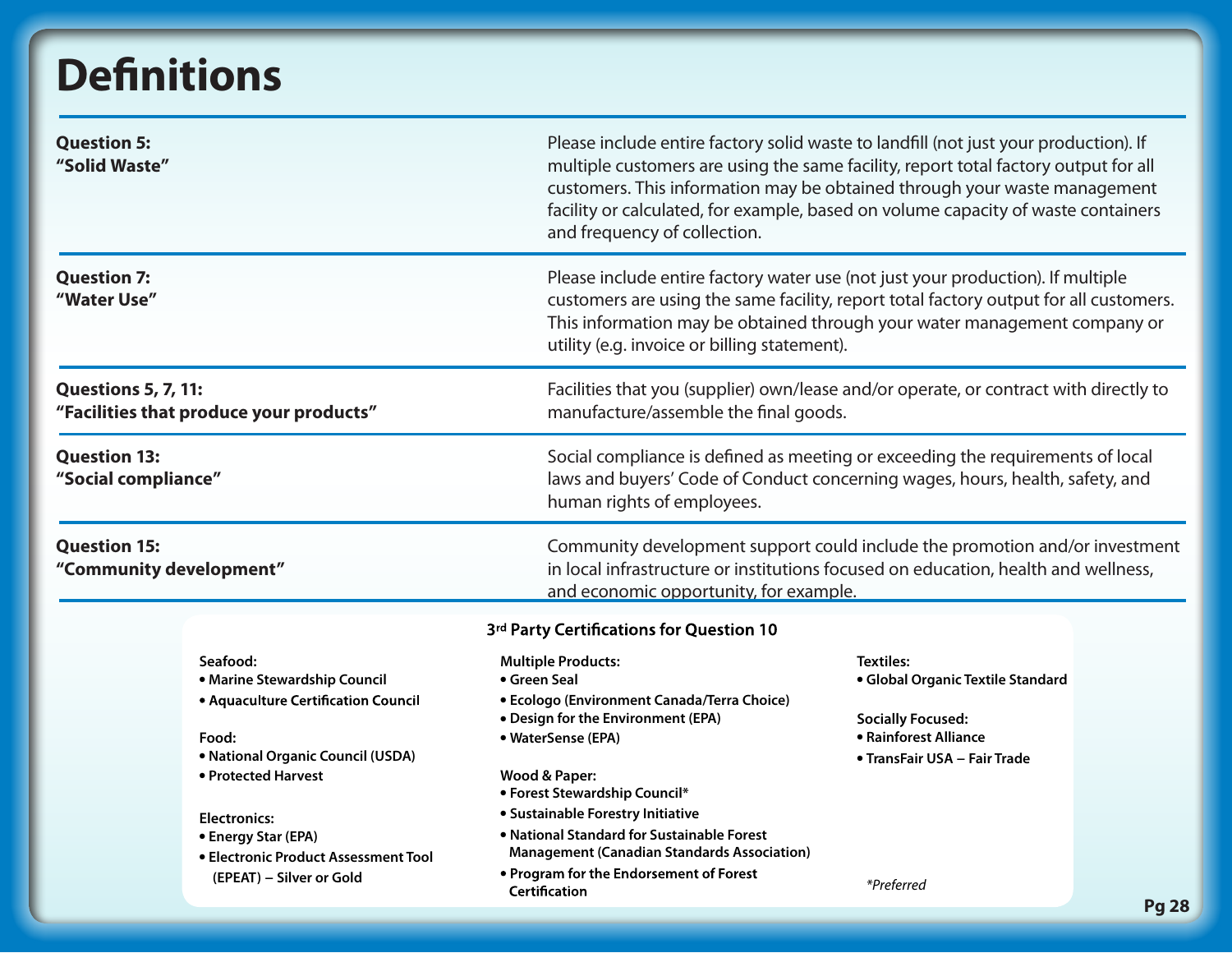## **Sustainability Supplier Assessment FAQs**

#### **Why should I do this?**

We want to identify and thank our suppliers that have demonstrated leadership in sustainability. Even more importantly, in working internally and with other suppliers, we have found cost savings and innovation opportunities by investigating our energy use, our waste stream and our impacts on natural resources and the community. The measurements and behaviors we ask about in this questionnaire have significant potential to drive down costs and/or enhance quality while helping our suppliers be more sustainable. We want to strengthen our relationships with suppliers who share this approach to doing business.

#### **Is it mandatory that I answer all these questions?**

It's not mandatory. This is an opportunity for you to show how your company's practices stand out amongst Walmart's 60,000 suppliers. Leaders in sustainability deserve merit.

#### **When do the answers need to be completed?**

Our top tier suppliers are expected to answer the questions by October 1, but all suppliers are encouraged to submit their answers as soon as they can. Additionally, as your company makes progress, any supplier can go into Retail Link and revise the answers they submitted at any point. This way, we can track your progress and you can continue to get credit for your actions in the future.

#### **How will this information be used?**

Walmart wants to better understand the practices of its suppliers. This helps us keep our promise to our customers of delivering great products that will help them save money and live better. We see our suppliers as partners in this endeavor, and this is a tool to help reinforce and advance those partnerships. Any absolute numbers provided in your answers will NOT be used for comparison to other suppliers unless explicitly stated. We understand that there are many variables inherent in measuring energy use, greenhouse gas emissions, waste and water use, and in absence of common, transparent rules or protocols, one number cannot be legitimately compared with another. Despite these complications, in the future we do intend to reward those suppliers who have measured impacts and show progress toward meeting stated reduction goals.

#### **Will the merchants have access to the information I provide?**

Yes. Your merchandising team will be able to use the information you provide to gain a deeper understanding of your commitment to sustainability. However, we understand that these questions do not cover all of the things that your company may be doing to become more sustainable. Accordingly, please work with them to identify and share best practices in your categories that are not covered in this questionnaire.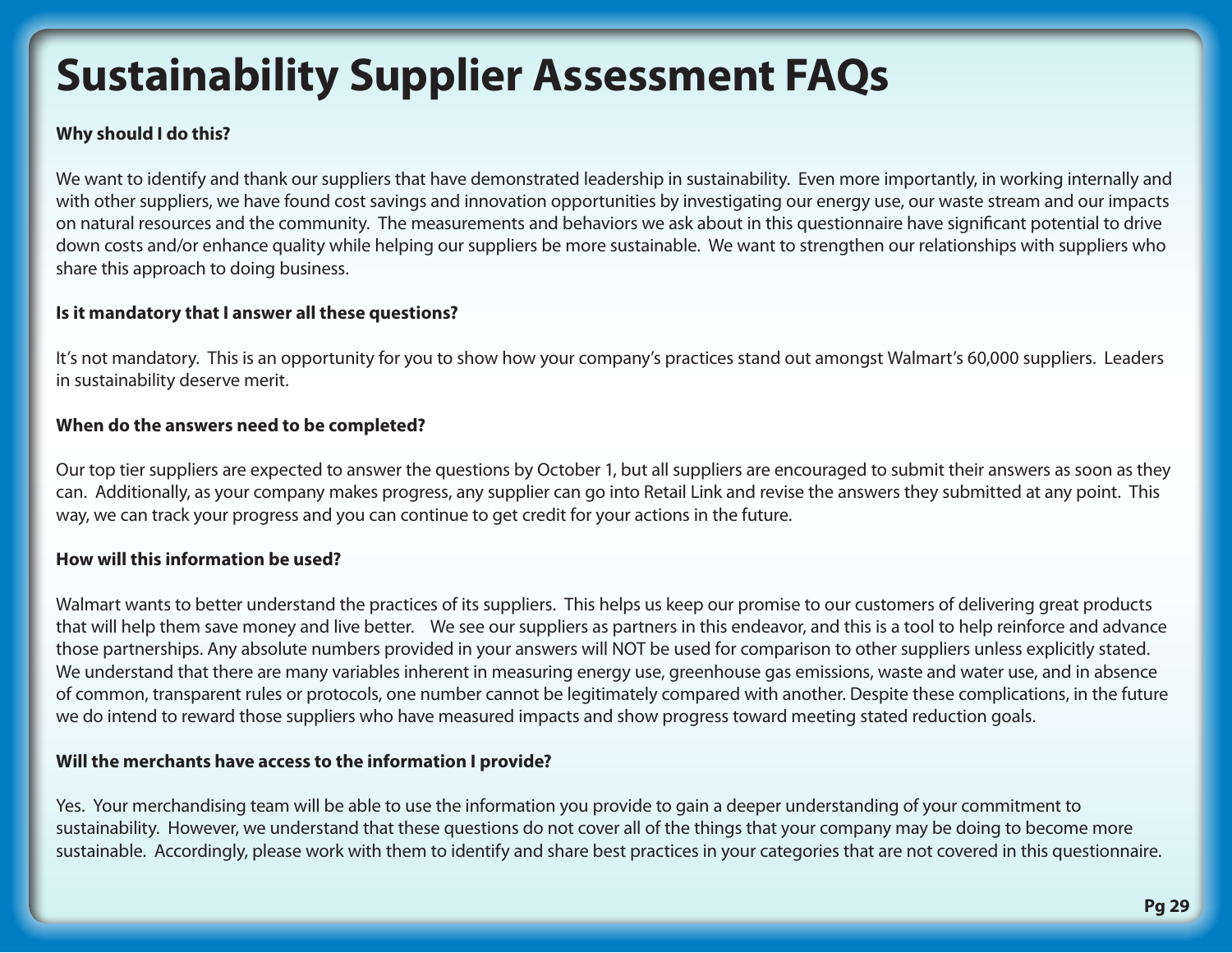#### **Am I being evaluated based on these questions?**

Evaluations of the responses will begin in September 2009.

#### **How will I be evaluated?**

Suppliers will be rated as Above Target, On Target, or Below Target for each individual section and as a whole. Please see the other resource documentation for additional information on how each section will be rated, as well as resources that can help you improve your rating.

#### **How will I be evaluated?**

The supplier assessment is available to fill out at any time, and answers can be changed or added at any time. Accordingly, as your company makes progress we invite you to revise your answers accordingly to get credit for your leadership.

#### **Do these questions encompass the breadth of how Walmart defines sustainability?**

No. This is just one step in our journey to collaborate more closely with our suppliers on our sustainability goals. In order to keep this process from becoming onerous for our suppliers, the first phase of information gathering is focused largely on our suppliers' measurement and goal setting for key factors around sustainability. Eventually, we intend to ask other questions about suppliers and products.

#### **What is the scope of the Sustainability Assessment, U.S. or Global?**

Suppliers are to complete this questionnaire using their vendor number for Walmart or Sam's Club US. Going forward, other regions may ask you to complete the same questionnaire but currently these questions apply to Walmart or Sam's Club US only.

#### **Are the questions for all facilities in one country or for all facilities supplying Walmart/Sam's Club?**

The questions apply to all facilities supplying products to Walmart and Sam's Club. You do not have to break out Walmart's specific portion of the, for example, emissions in each factory. Please simply include the total emissions. You also need not worry if the facilities are owned or contracted because this will not affect the score.

#### **I want to complete the form for my company as a whole, not individual business units. How do I do this?**

The tool is organized by vendor number, so you simply need to complete the form for each vendor number. If you have the ability to break your information out by vendor number, that is very good, but if you do not, please simply fill in the same information (aggregate total for the entire company) for each vendor number listed.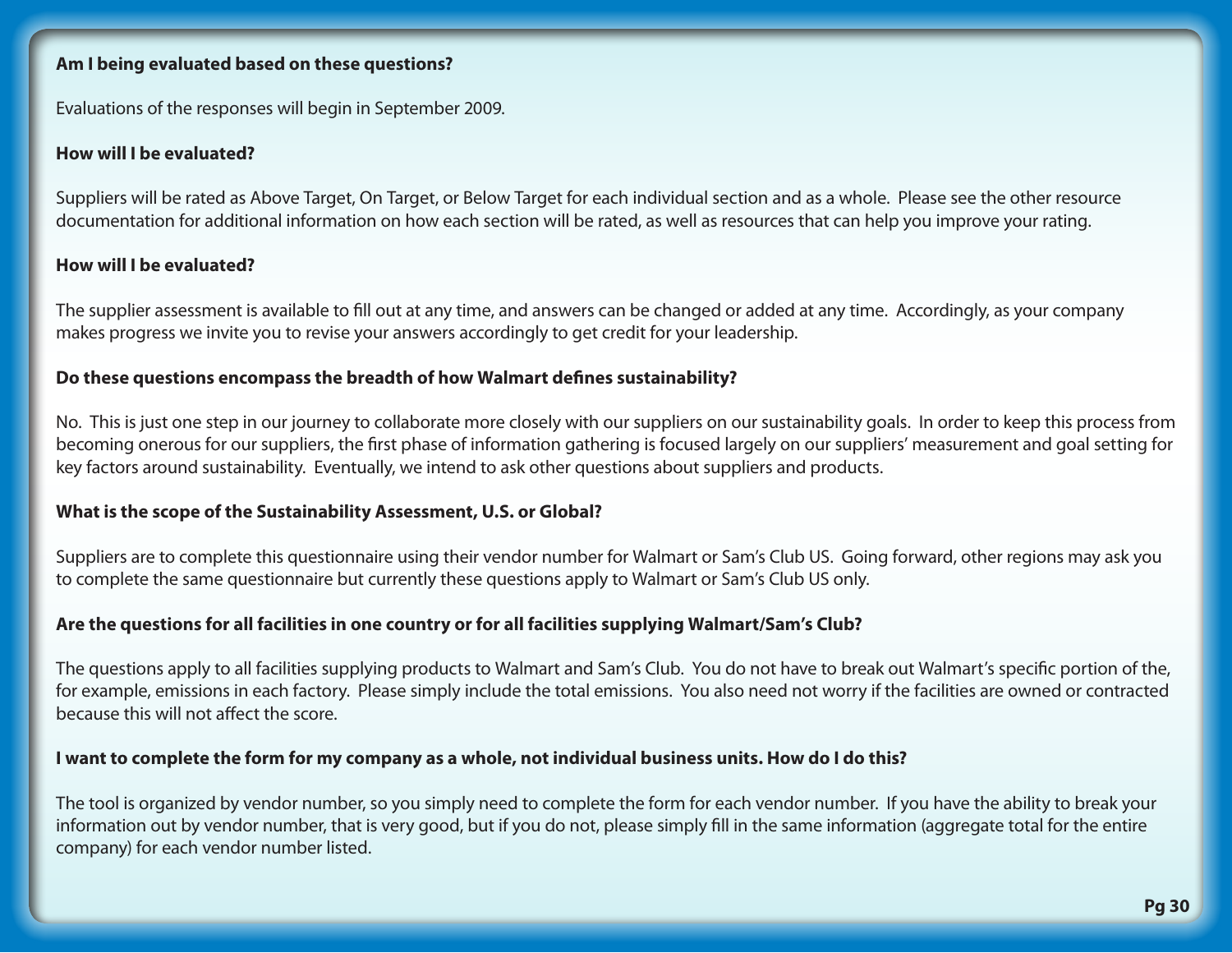#### **My reduction targets are normalized to production (or some other variable). How should I report this?**

Enter the % or number in the space provided to indicate your target reduction amount, and communicate with your buyer that the figures are normalized. The intent of this question is to demonstrate that a reduction target has been set.

#### **Is Walmart going to be validating my responses? Will it be at my cost?**

Responses to this questionnaire will be accepted in good faith, relying on the integrity of the supplier. Violation of that good faith will be considered very serious by Walmart. Merchandising teams will be trained in how to identify inaccuracies, and if you have concerns that inaccurate information has been provided, please email SustainabilityAssessment@wal-mart.com.

#### **We report our greenhouse gas emissions through another program. Can we get credit for that?**

Walmart has thoroughly researched the various carbon reporting programs out there and believes that the Carbon Disclosure Project is the most complete and credible. The CDP allows companies to enter their data from other carbon inventory programs and provides a uniform reporting system.

#### **How do my scores from the Packaging Scorecard impact my overall score?**

Scores are automatically pulled from the Packaging Scorecard and are based on the percent of your products for which you have completed the scorecard. If you have completed the Packaging Scorecard for all your products, you're in great shape. But more importantly, the process of completing that scorecard should help you identify ways to cut costs and increase the sustainability of the packaging of your products.

#### **What if I choose not to complete the scorecard?**

You will not be penalized for not participating. However, we want to stress our commitment to delivering great products that help our customers save money so they can live better. Sustainability is an important factor we will use to determine which products fit this profile, and answering these questions will help us evaluate suppliers' progress fairly.

#### **What if I didn't complete the Packaging Scorecard?**

If you haven't completed the Packaging Scorecard for your products, it's time to start. This continues to be a priority for Walmart and lack of participation will impact your score.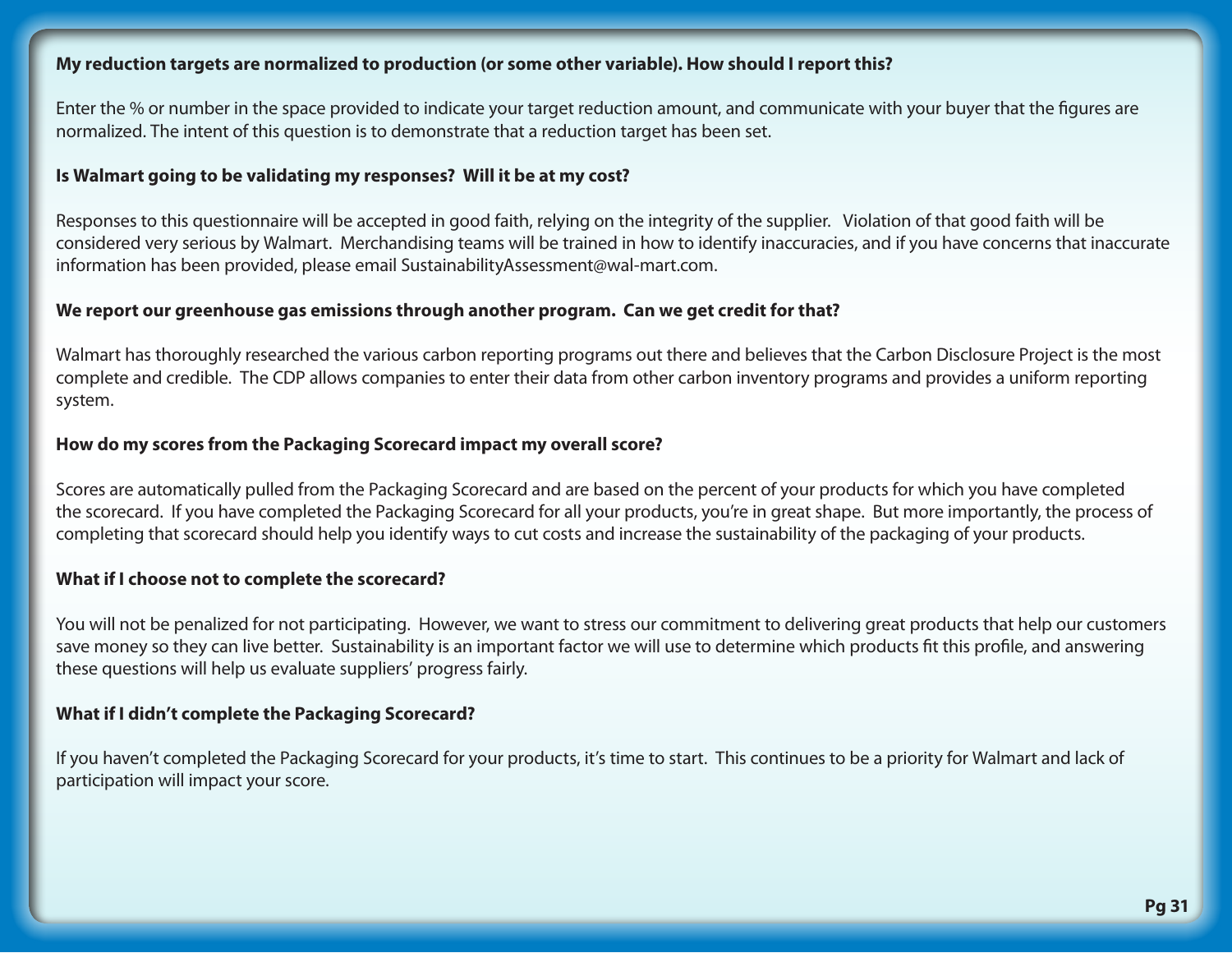#### **My product is certified by a group that's not on your list. Can I still get credit for that?**

Walmart and Sam's Club-recognized certification programs are evaluated based on strict criteria to ensure they are credible and meet both sustainability and business value objectives. If you would like to recommend a certification or self-registration program be considered, please email sustainability index@wal-mart.com.

#### **My company has had environmental programs in place for years. How can we get credit for the work we've already done?**

If your company has a long history of environmental stewardship and corporate responsibility, you will be well positioned to score well on the Sustainability Assessment because you have already done much of the hard work of understanding the impacts of your business. Additionally, the Sustainability Assessment will not replace the relationship that you have with your merchandising team. This is simply a tool for Walmart to better understand and evaluate progress against our company-wide goal of selling sustainable products.

#### **Who can I call if I have questions? Will there be a hotline?**

Start by talking to your buyers. If they are not able to answer your questions, email your questions to [sustainabilityassessment@wal-mart.com](mailto:sustainabilityassessment@wal-mart.com).